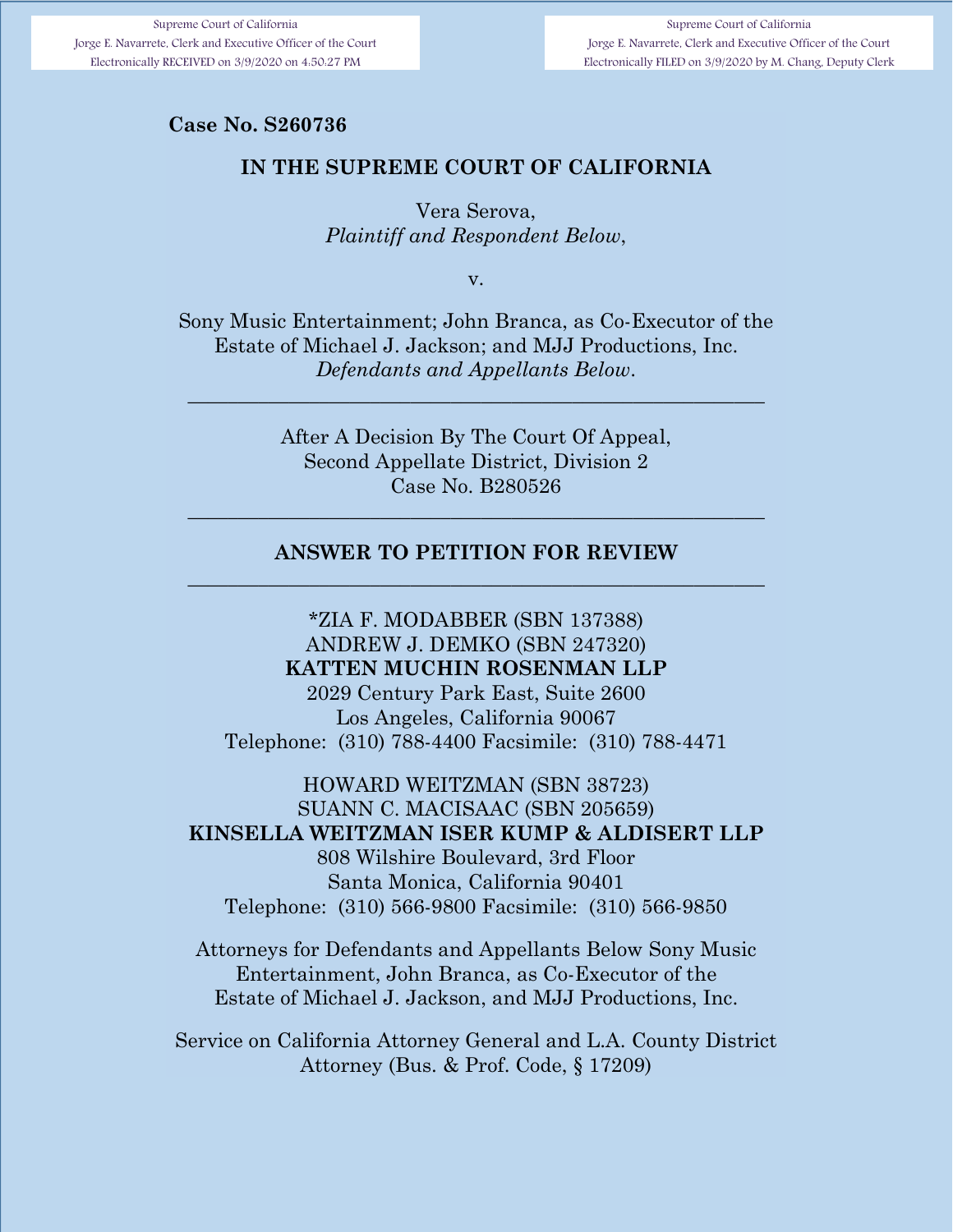# **TABLE OF CONTENTS**

| Ι.   |                                   |                                                                                                                                                                                                                  |  |  |  |  |
|------|-----------------------------------|------------------------------------------------------------------------------------------------------------------------------------------------------------------------------------------------------------------|--|--|--|--|
| П.   | STATEMENT OF FACTS AND PROCEDURAL |                                                                                                                                                                                                                  |  |  |  |  |
| III. |                                   |                                                                                                                                                                                                                  |  |  |  |  |
| IV.  |                                   |                                                                                                                                                                                                                  |  |  |  |  |
|      | A.                                | The Petition Should Be Denied Because There<br>Are No Grounds for Supreme Court Review 14                                                                                                                        |  |  |  |  |
|      |                                   | 1.<br>There Is No Question For Review At Step<br>One Of The Analysis Because The Court<br>Of Appeal Correctly Applied This Court's<br>Recent Decision in $FilmOn$ To The<br>Unique Circumstances Of This Case 14 |  |  |  |  |
|      |                                   | 2.<br>There Is No Question For Review At Step<br>Of The Anti-SLAPP Analysis<br>Two<br>Because The Court of Appeal Faithfully                                                                                     |  |  |  |  |
|      | <b>B.</b>                         | Court Of Appeal's Holding Avoids<br>The                                                                                                                                                                          |  |  |  |  |
|      | C.                                | Review Is Unwarranted Because The Court Of<br>Appeal's Opinion Properly And Carefully<br>Balances The Public Interests In Consumer<br>Protection And Promoting Artistic Expression 29                            |  |  |  |  |
|      | D.                                | The Court of Appeal's Opinion Is Narrow And<br>Limited To The Unusual Facts Presented.  31                                                                                                                       |  |  |  |  |
| V.   |                                   |                                                                                                                                                                                                                  |  |  |  |  |
|      |                                   |                                                                                                                                                                                                                  |  |  |  |  |
|      |                                   |                                                                                                                                                                                                                  |  |  |  |  |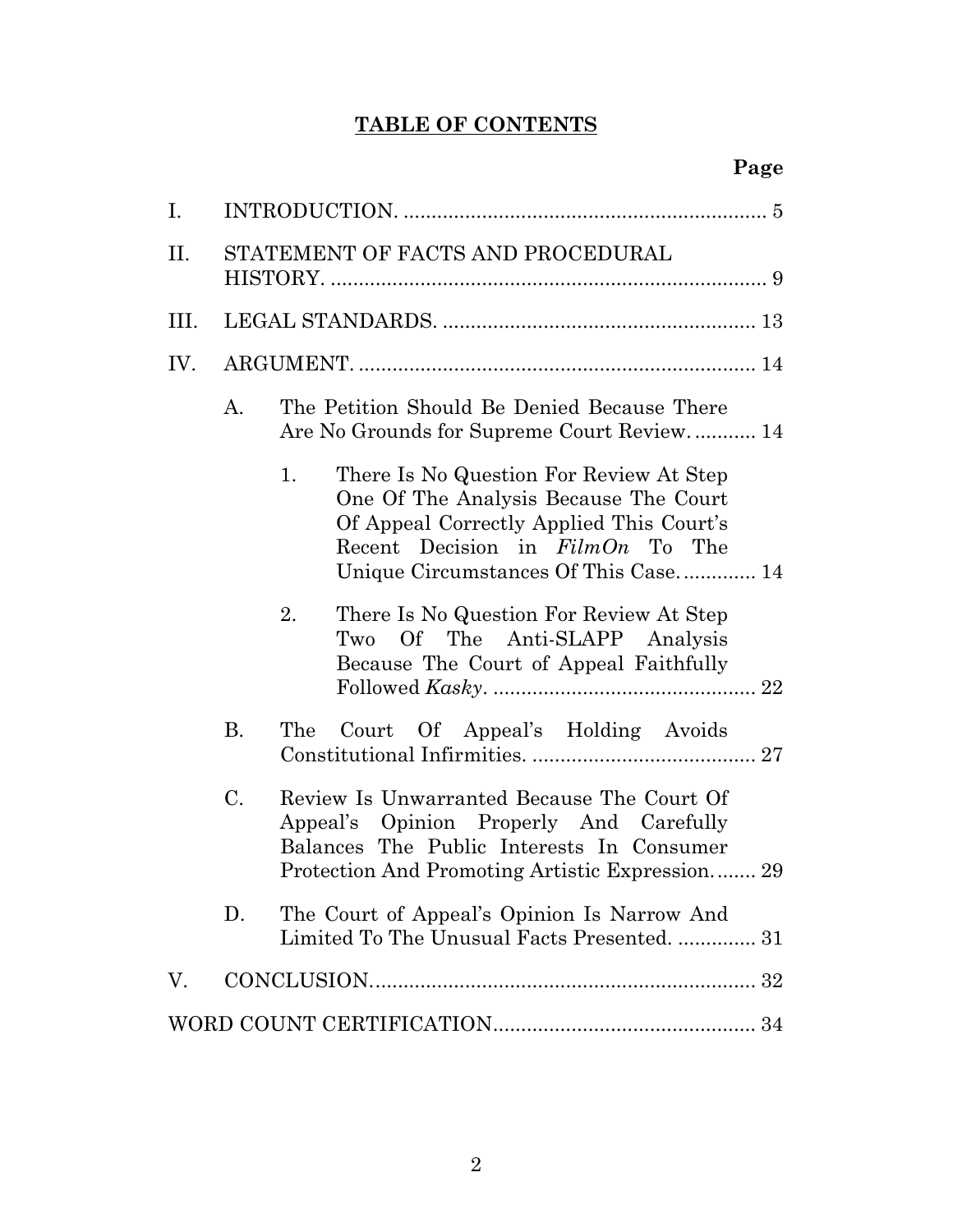# **TABLE OF AUTHORITIES**

# **Cases**

| Bell v. H.F. Cox, Inc.                                                                 |
|----------------------------------------------------------------------------------------|
| Bernardo v. Planned Parenthood Federation of<br>America                                |
| Bolger v. Youngs Drug Products Corp.                                                   |
| <i>Brodeur v. Atlas Entertainment, Inc.</i>                                            |
| FilmOn.com Inc. v. DoubleVerify Inc.                                                   |
| Gertz v. Robert Welch, Inc.                                                            |
| Kasky v. Nike, Inc.                                                                    |
| Keimer v. Buena Vista Books, Inc.                                                      |
| Leslie G. v. Perry & Associates                                                        |
| Nat'l Inst. of Family & Life Advocates v. Becerra                                      |
| Okorie v. Los Angeles Unified School Dist.                                             |
| Omnicare, Inc. v. Laborers Dist. Council Constr.<br><b>Industry Pension Fund</b><br>25 |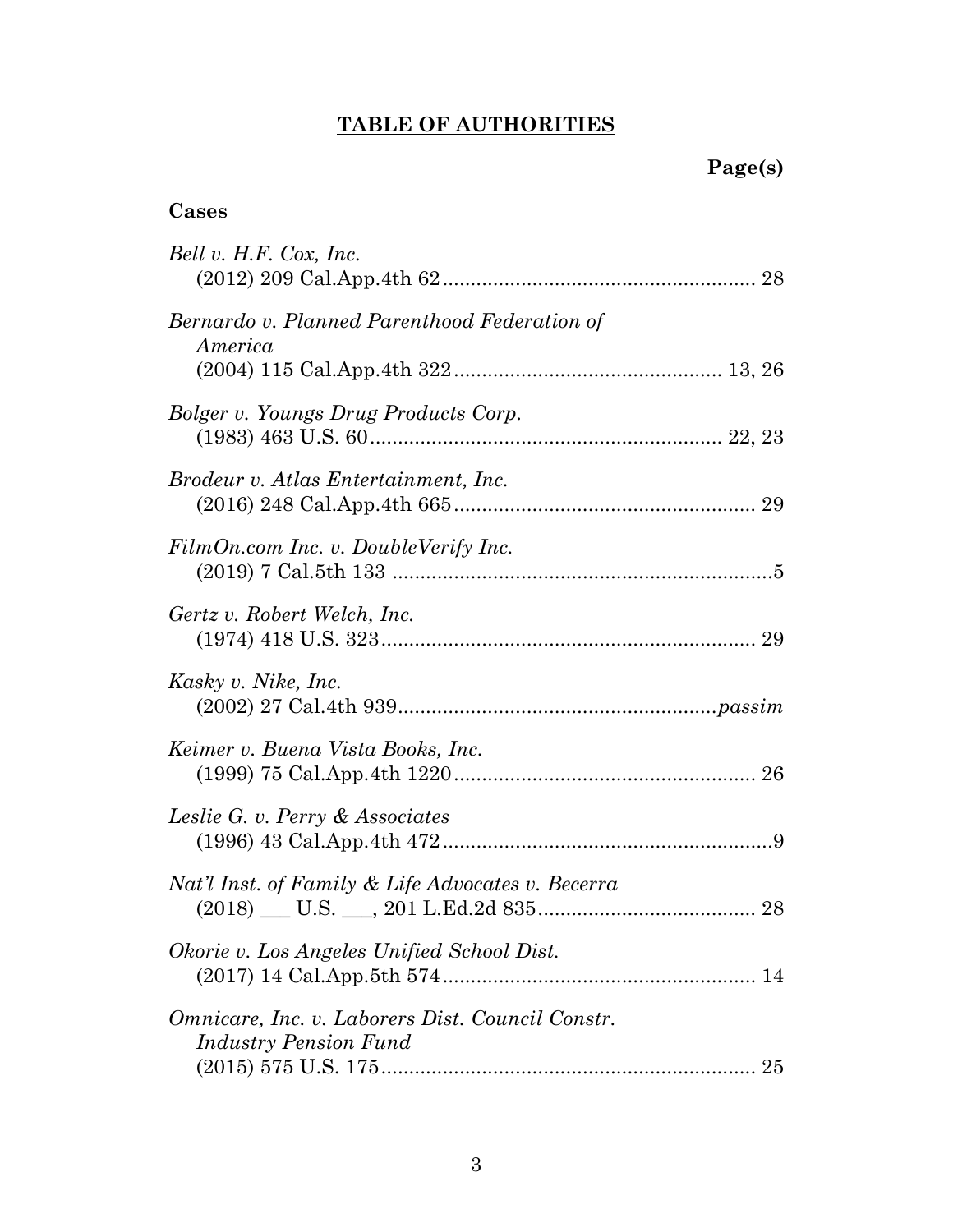| Rand Resources, LLC v. City of Carson                                                                            |
|------------------------------------------------------------------------------------------------------------------|
| Serova v. Sony Music Entm't.                                                                                     |
| Serova v. Sony Music Entm't.                                                                                     |
| Simpson Strong-Tie Co., Inc. v. Gore                                                                             |
| Stewart v. Rolling Stone LLC                                                                                     |
| Stutzman v. Armstrong<br>(E.D. Cal. Sept. 10, 2013, No. 2:13-CV-00116-                                           |
| Thomas v. Quintero                                                                                               |
| Tri-Star Pictures, Inc. v. Leisure Time Productions,<br>B.V.<br>(S.D.N.Y. 1990) 749 F.Supp. 1243, affd. (2d Cir. |
| <b>Statutes</b>                                                                                                  |
|                                                                                                                  |
|                                                                                                                  |
|                                                                                                                  |
| <b>Rules</b>                                                                                                     |
|                                                                                                                  |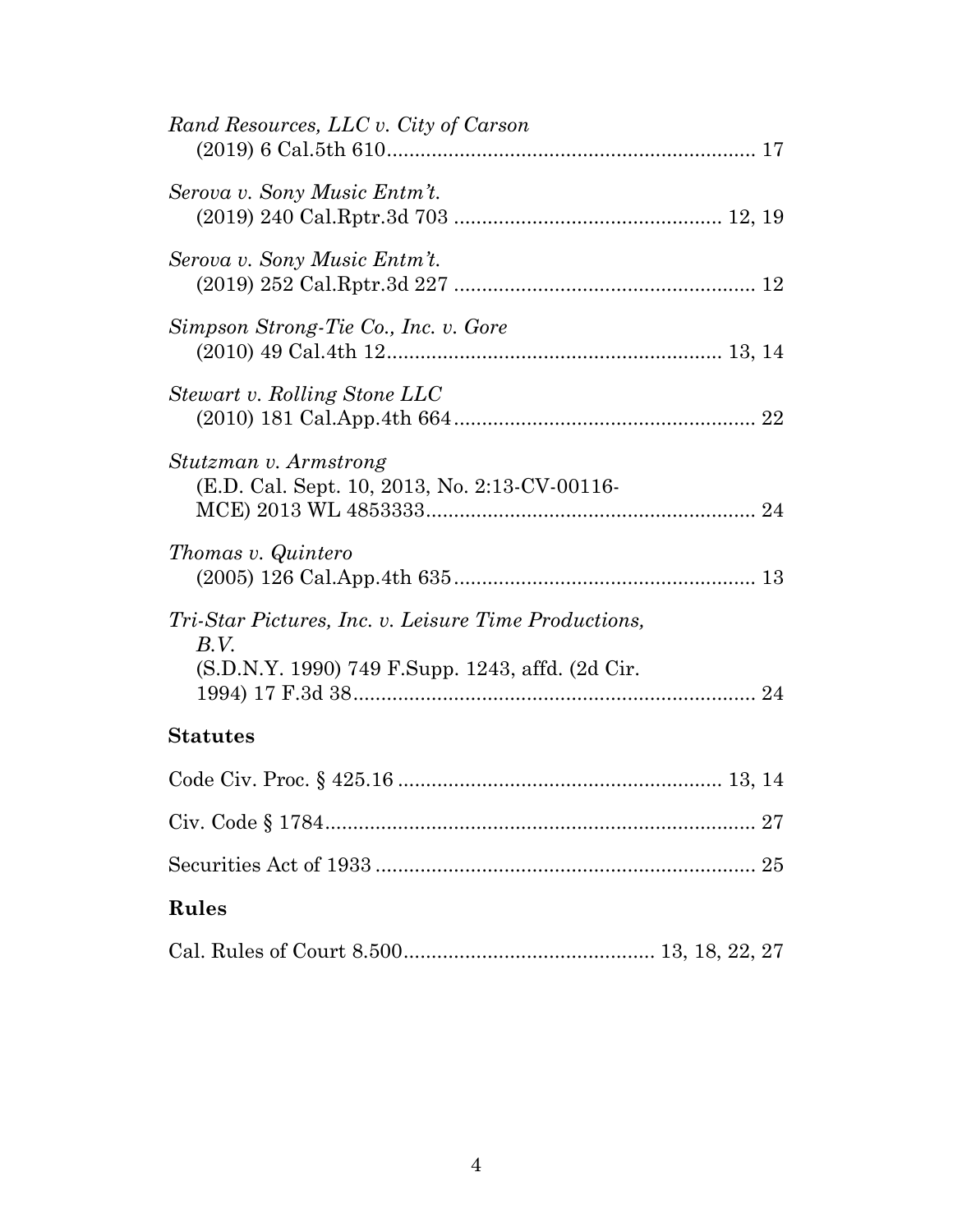#### **I. INTRODUCTION.**

This is Petitioner Vera Serova's second trip to the Supreme Court. In October 2019, she sought review of a narrowly-tailored opinion from the Court of Appeal holding that Michael Jackson's posthumous album artwork, album title, and related statements identifying him as creator and performer are non-commercial speech beyond the reach of California's UCL and CLRA statutes. Specifically, on Respondents' anti-SLAPP motion, the Court found that there was widespread, public debate (which exists to this day) about whether Michael Jackson performed the lead vocals on three of the album's tracks.<sup>1</sup> And the court found that Respondents were likely to prevail because, as non-commercial speech, the artwork, title, and statements identifying Michael Jackson as the artist are entitled to First Amendment protection and are beyond the UCL and CLRA's reach as a matter of law.

In the wake of its decision in *FilmOn.com Inc. v. DoubleVerify Inc.* (2019) 7 Cal.5th 133 (*FilmOn*), the Court remanded Serova's suit for further consideration. The Court of Appeal considered supplemental briefing from both parties on the impact of *FilmOn*. And after a meticulous and correct application

<sup>1</sup> Respondents are John Branca, as co-executor of the Estate of Michael J. Jackson ("the Estate"), MJJ Productions, Inc., and Sony Music Entertainment ("Sony," and collectively with the Estate and MJJ Productions, Inc., "Respondents").

For purposes of this appeal only, so as to permit the trial court to address the pure legal issue presented by the anti-SLAPP motion without trying to resolve who sang the vocals, Respondents hypothetically assumed that Jackson did not sing the lead vocals on the tracks in question. (CT 2:274.)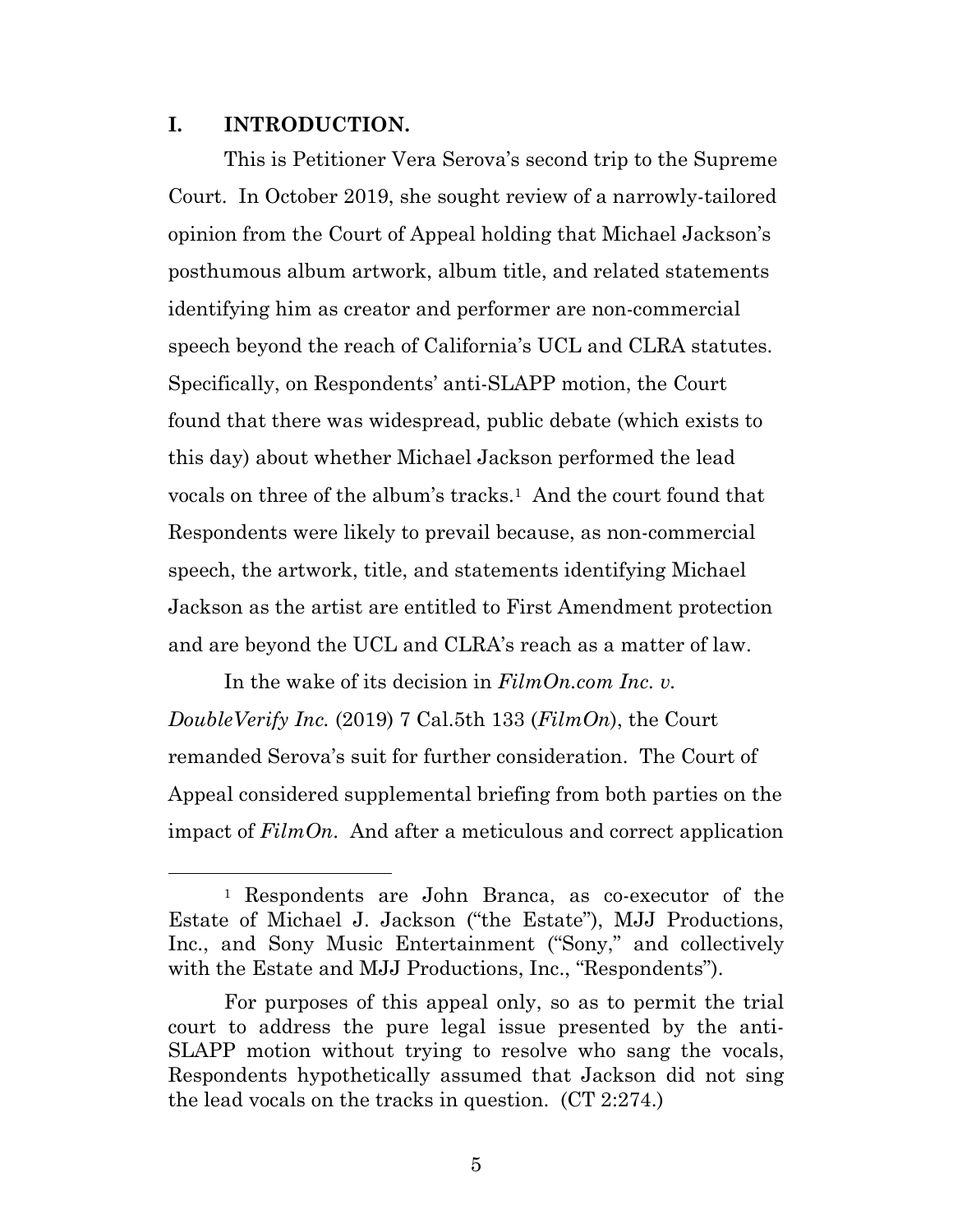of this Court's opinion in *FilmOn*, the Court of Appeal again held in a unanimous decision that the challenged statements related to Michael Jackson's posthumous album were constitutionally protected, non-commercial speech shielded by the anti-SLAPP law. It reiterated that its ruling was factually limited to "the record in this case and the issues that have been appealed" and specifically stated that the opinion did not portend to be a farreaching change in the law. (Op. at p. 42 ["Nor do we purport to decide whether statements in another context concerning the marketing of creative works might constitute commercial speech."].)

There is no reason to review the Court of Appeal's wellreasoned opinion. Serova identifies no split of authority or unsettled question of law that would justify the Court's intervention. Instead, her petition is a bare plea for error correction of a decision expressly limited to its unique factual circumstances. In addition to the fact that the Court is not in the business of error correction, Serova also has not even identified an error in need of correction. The opinion below is fully consistent with *FilmOn*, this Court's decision in *Kasky v. Nike, Inc.* (2002) 27 Cal.4th 939, and the anti-SLAPP and First Amendment rulings of the various Courts of Appeals.

To make it appear as though there is reason to grant review, Serova contorts the underlying decision into something it is not. She hyperbolically declares that the Court of Appeal "confer[red] protection on all public misrepresentation and fraud," and sounded the "death knell to consumer protection in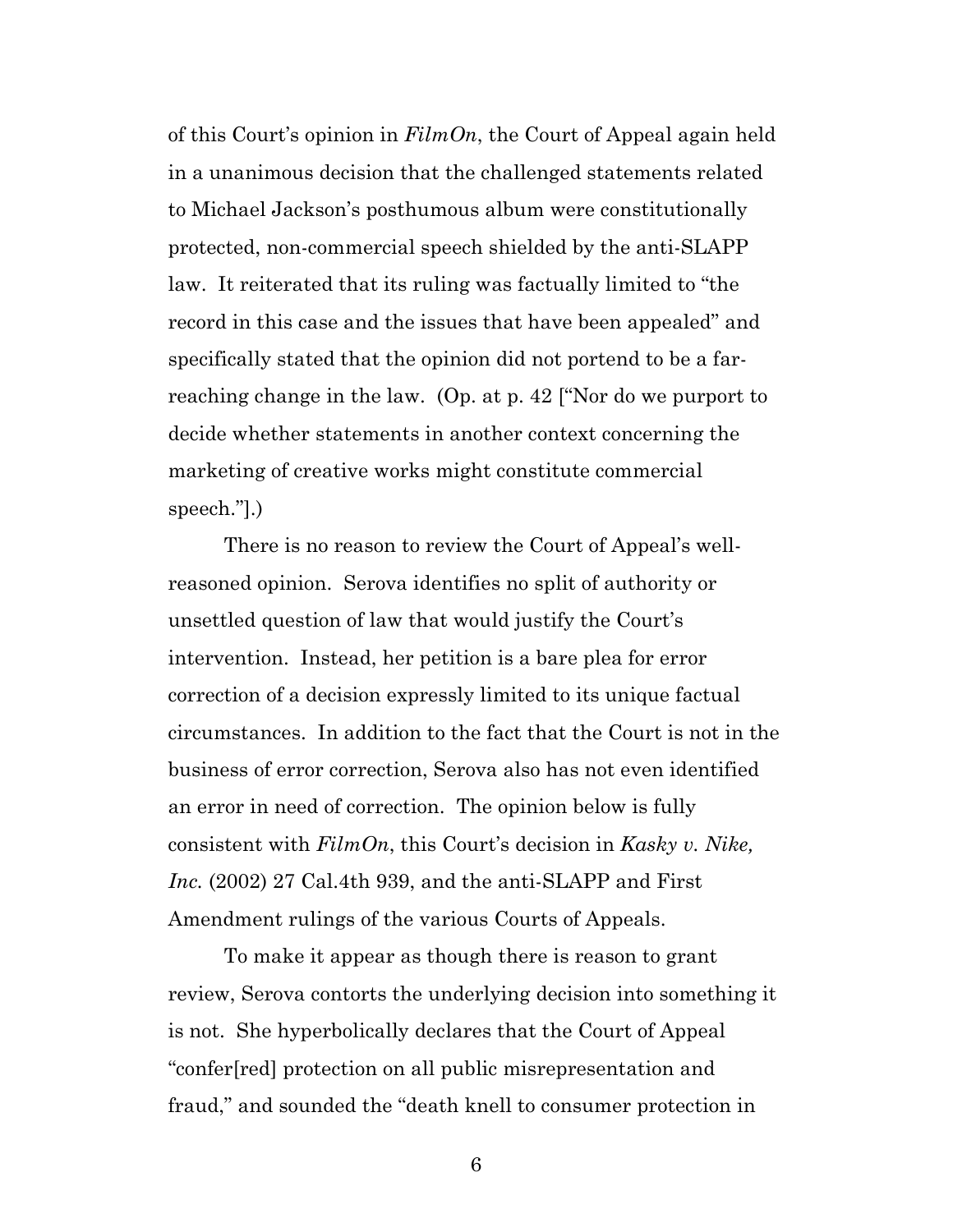California." (Pet. at pp. 17-18, 23). She urges this Court to review both steps of the Court of Appeal's anti-SLAPP analysis in order to prevent this contrived calamity. But looking beyond her exaggerated statements, Serova offers no real reason to review either part of the Court of Appeal's sound analysis.

At step one, Serova does not dispute that the debate about Michael Jackson's first posthumously released album involves a matter of public interest. She instead argues that the Court of Appeals got it wrong by concluding that statements by the Respondents attributing the tracks on the album to Michael Jackson were sufficiently connected to this public controversy. Serova specifically contends that the court below improperly limited *FilmOn* and failed to assess the various contextual factors highlighted by this Court in its recent decision. But on both accounts, Serova has grossly mischaracterized the decision below and fundamentally misunderstood the Court's reasoning in *FilmOn*. The Court of Appeal carefully analyzed every factor this Court said it should, and it certainly did not purport to limit *FilmOn* in any way.

On step two, she seeks review of the Court of Appeal's holding that the challenged artwork, title, and statements are non-commercial speech. Her arguments in this regard significantly mischaracterize the opinion and the authority on which it relies. For instance, she claims the Court of Appeal added a scienter element to the UCL and CLRA. It did not. The UCL and CLRA undisputedly apply only to commercial speech. And the Court of Appeal held that whether the speaker can verify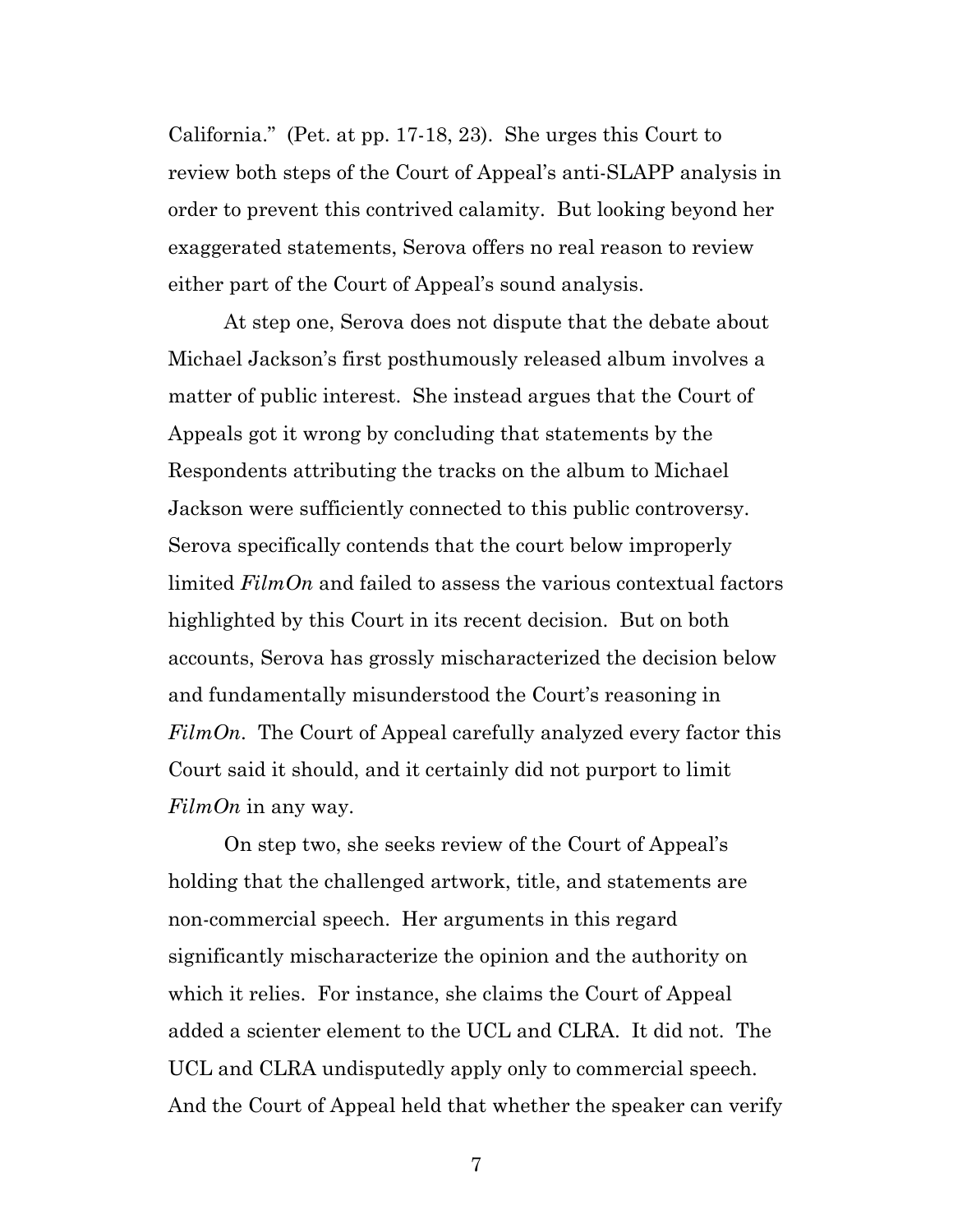the statements at issue (which Serova equates to scienter) is *a factor* in determining whether speech is commercial, not an element of the UCL or CLRA. But in finding that the challenged artwork, title, and statements were non-commercial speech—in part because Respondents were not in a position to verify them it held that the UCL and CLRA simply *did not apply*. Thus, the Court of Appeal could not and did not add scienter to (or even interpret) those statutes.

Even if the Court thought there might be something to either of the issues raised by Serova, it bears repeating that the Court of Appeal stressed its decision hinged upon the unusual and specific facts of this case and expressly cautioned that its holding is entitled to only narrow effect. (Op. at p. 42.) That means this case is an exceptionally poor vehicle for addressing any of the underlying First Amendment legal issues. The possible impact on future litigation is minimal to non-existent.

Finally, reading her Petition, one would think Serova is without a remedy in this unique case. This is also untrue. In addition to her now-dismissed UCL and CLRA claims against Respondents, Serova brought a fraud claim against the people she alleges to have produced the recordings, namely the Angelikson Defendants.2 That fraud claim against the source of the recordings (who were in a position to verify) was not part of

<sup>2</sup> The Angelikson Defendants are defendants Edward Joseph Cascio, James Victor Porte, and Angelikson Productions, LLC. They are not parties to this appeal.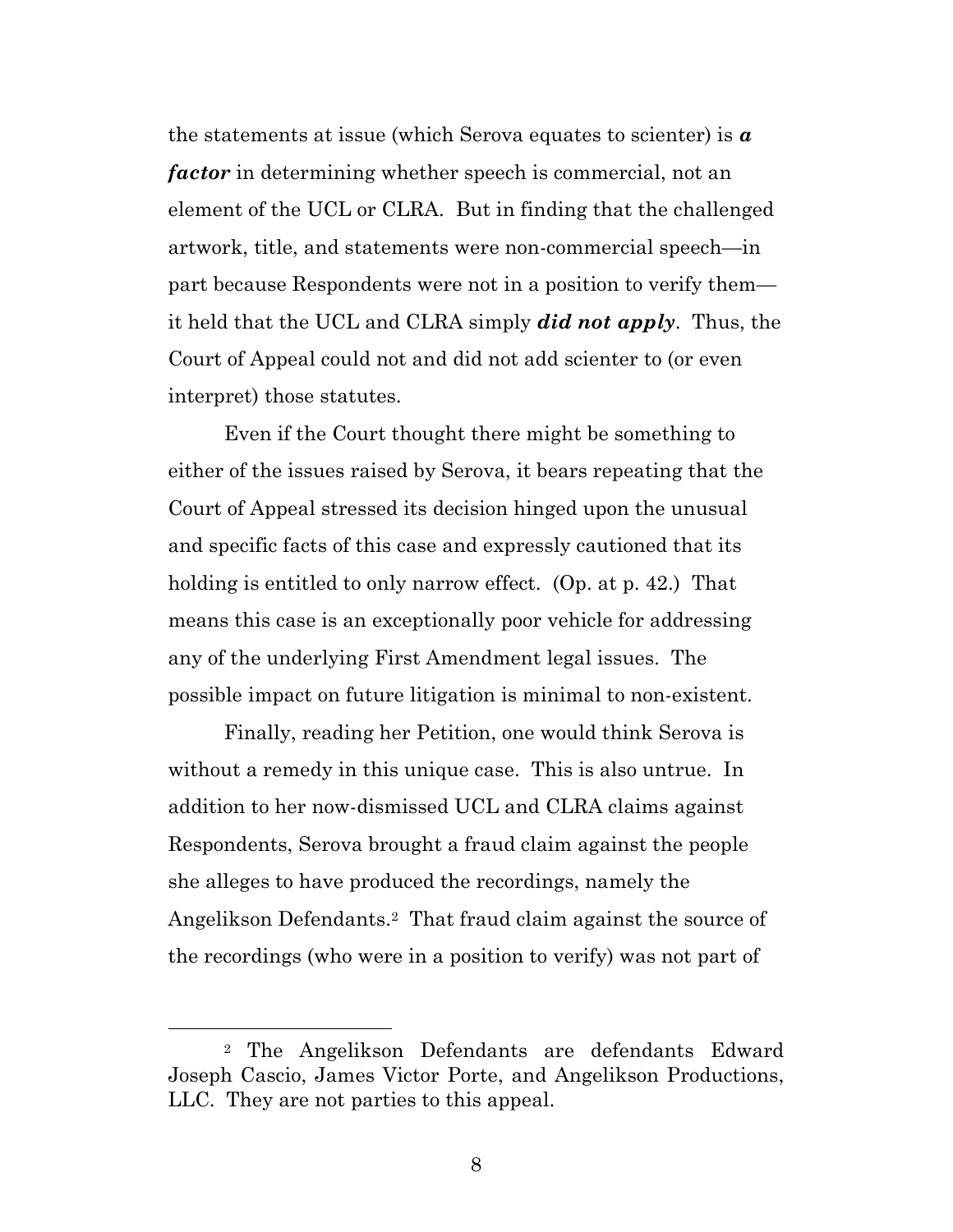the appeal, is unaffected by its result, and is not subject to a noncommercial speech defense. (CT 3:715–35; CT 3:612.)<sup>3</sup>

 In the end, giving credence to Serova's theory of liability would chill artistic expression to its core. The remedies Serova sought here were either for the music not to be published (chilling speech), to have it be unattributed (which, as the Court of Appeal realized, impermissibly alters the art's meaning and is utterly infeasible), or to force Respondents to place "disclaimers" on the album notifying consumers of the controversy (which is compelled speech and thus unconstitutional). Consistent with the First Amendment, the Court protected Respondents' good faith dissemination of creative artistic works and limited Serova's right to recovery to common law fraud—those who knowingly misrepresented the authenticity of the works. There is no basis to review the decision.

# **II. STATEMENT OF FACTS AND PROCEDURAL HISTORY.**

Serova's claims arise from the release of an album titled *Michael*, which she describes as "the first posthumous compilation album of previously unreleased tracks by recording

<sup>3</sup> Serova candidly admits that she sued Respondents because they have deeper pockets than the Angelikson Defendants. (RB at p. 56.) But Serova cannot trample on Respondents' constitutional rights simply because the alleged wrongdoers lack funds to pay damages or plaintiff's attorneys' fees. (See *Leslie G. v. Perry & Associates* (1996) 43 Cal.App.4th 472, 490 [affirming judgment for the defendant where the lawsuit was "an artificial scheme designed not to fairly assess culpability but to reach into the deepest pocket"].)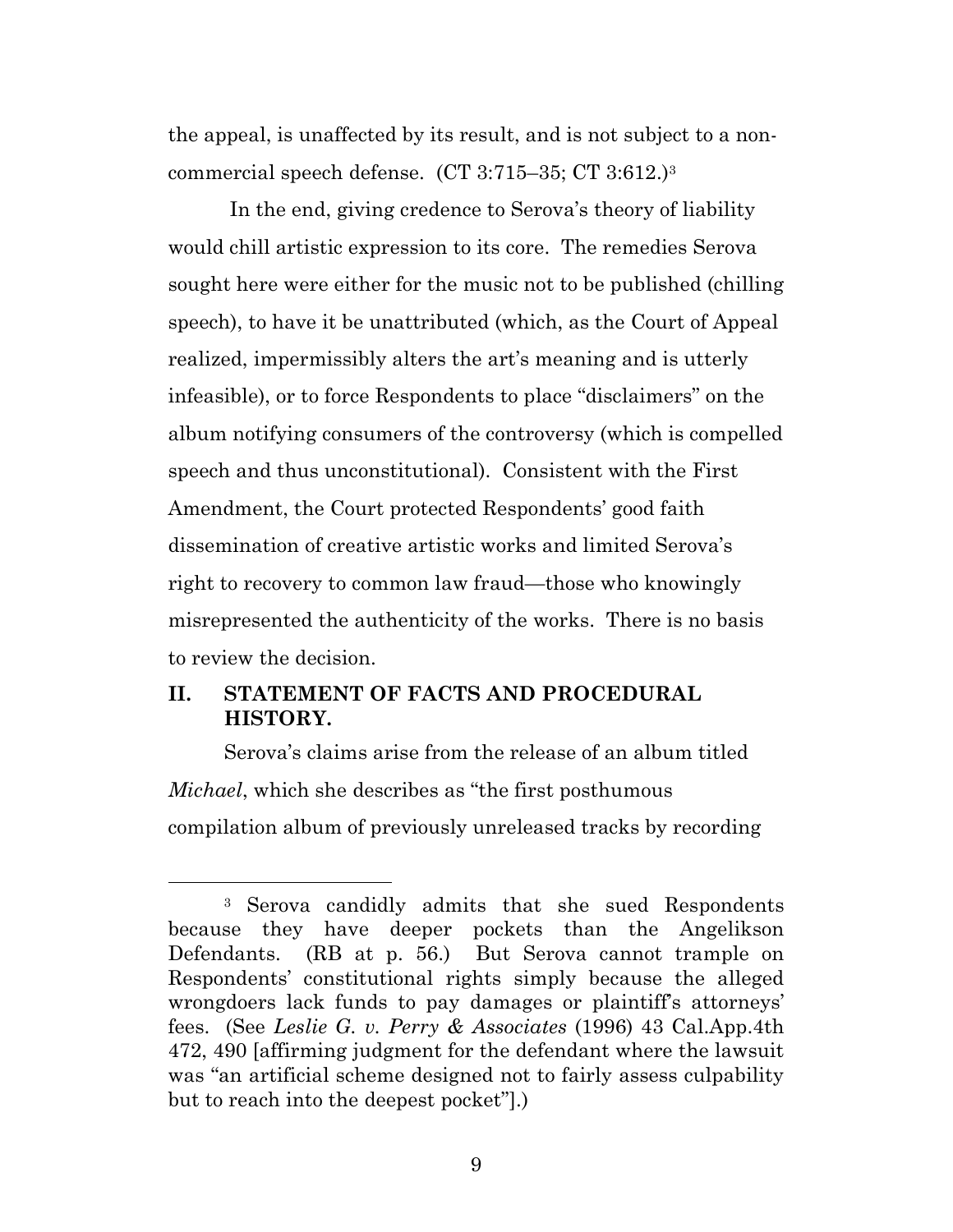artist Michael Jackson[,]" released in the United States on December 14, 2010. (CT 1:116 [First Amended Complaint ("FAC") ¶ 10].)

She alleges that "Michael Jackson did not actually perform the lead vocals" on three of the album's ten tracks (dubbed the "Cascio Tracks" because defendant Edward Joseph Cascio jointly produced and recorded the songs). (CT 1:116 [FAC ¶ 13].) Serova does not allege Jackson had nothing to do with the Cascio Tracks, only that Jackson did not sing "lead vocals" on them. (CT 1:116– 23 [FAC ¶¶ 13, 14, 18, 23, 29, 30, 32, 33].)

Serova specifically alleges that the Cascio Tracks' producers, the Angelikson Defendants, "represented to Defendants Sony and the Estate that Michael Jackson performed the lead vocals[.]" (CT 1:117 [FAC  $\P\P$  14–17].) Critically, she alleges that the Angelikson Defendants "*failed to disclose to Sony or the Estate that Michael Jackson did not perform the lead vocals on*" the Cascio Tracks. (CT 1:117 [FAC ¶ 18], emphasis added.) She also alleges that the Angelikson Defendants—not Respondents—"*had exclusive knowledge*" of whether Jackson sang the lead vocals on the Cascio Tracks. (*Ibid*., emphasis added.)

According to Serova, public "controversy has surrounded" the issue of whether Jackson sang the lead vocals on the Cascio Tracks. (CT 1:116 [FAC  $\P\P$  11–13].) She admits that in November 2010, Sony and the Estate both investigated the issue and publicly released the results of those investigations, both of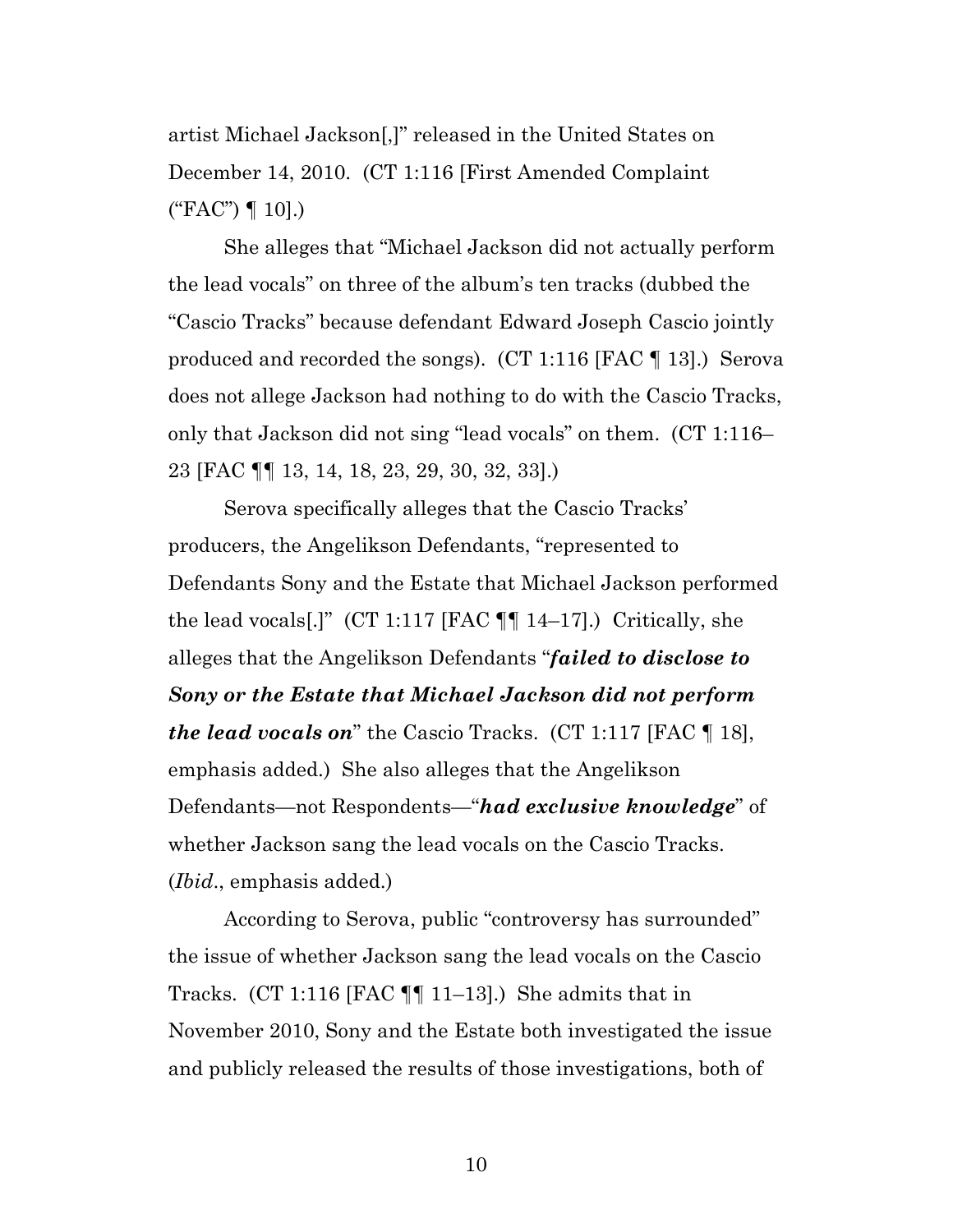which concluded Jackson sang the lead vocals. (CT 1:13–14 [FAC  $\P\P$  13–14, 21–22].)

At issue in this appeal are the album's artwork, its title, and statements on the album cover (the "Album Cover") and in a video promoting the album (the "Announcement Video"). Serova claims they misleadingly imply that Jackson was the lead singer of the Cascio Tracks. As for the Album Cover, Serova challenges the title ("*Michael*"), the artwork, and a statement in a micro-font on the back of the album that states: "This album contains 9 previously unreleased vocal tracks performed by Michael Jackson. These tracks were recently completed using music from the original vocal tracks and music created by the credited producers." (CT 1:119 [FAC ¶ 27], 1:144–49; 4:894.) The Announcement Video, released on December 3, 2010, has creative and stylized images of Jackson and describes *Michael* as "a brand new album from the greatest artist of all time." (CT 1:119 [FAC ¶ 24]; Lodged CD, Video No. 1 at 0min 23sec.)

Importantly, Serova also pleaded a fraud claim against the Angelikson Defendants, but not Respondents. The fraud claims are not at issue on this appeal and are pending in the trial court.<sup>4</sup>

Respondents filed a motion to strike under the anti-SLAPP statute, arguing the speech at issue was made in connection with an issue of public interest and Serova could not prevail because she challenged speech that is non-commercial and, therefore, not

<sup>4</sup> The case has been stayed in the trial court pending the outcome of this appeal.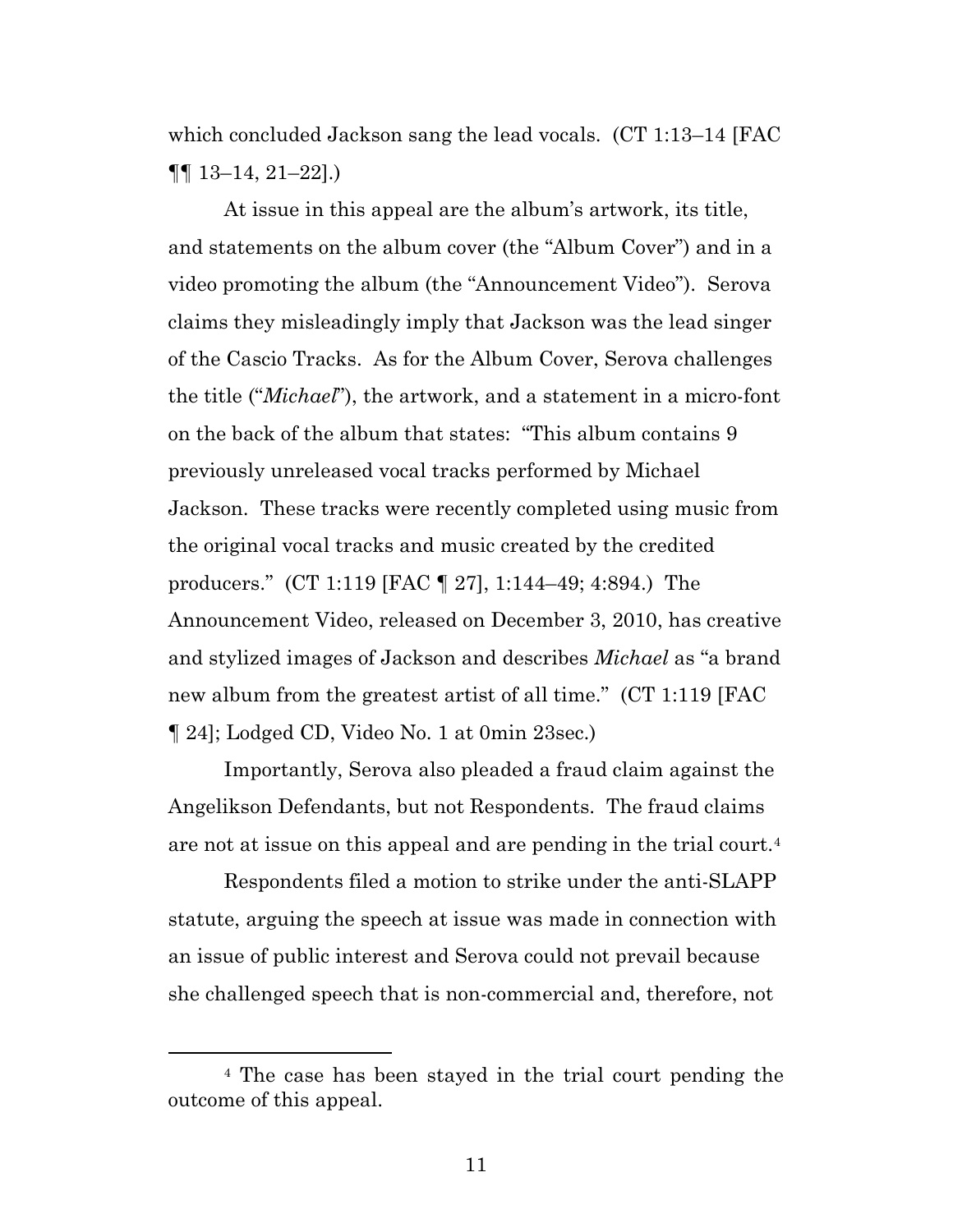subject to regulation under the UCL or CLRA. The trial court granted Respondents' anti-SLAPP motion in part and denied it in part, finding the album artwork, title, and Announcement Video were commercial speech and, therefore, Serova met her burden of showing a chance of prevailing on her UCL and CLRA claims on the pleadings pursuant to the parties' stipulation.

Respondents appealed. In a 31-page published opinion, the Court of Appeal reversed, holding that the trial court should have granted Respondents' anti-SLAPP motion in its entirety because the challenged statements are non-commercial speech.<sup>5</sup>

Serova petitioned for rehearing in the Court of Appeal. The Court of Appeal denied rehearing on September 13, 2018, and modified the opinion to add a footnote. The modification did not alter the judgment.

In October 2018, Serova filed her first petition for review with this Court. This Court granted the petition in December 2018 and held briefing pending the resolution of *FilmOn*. (*Serova v. Sony Music Entm't.* (2019) 240 Cal.Rptr.3d 703 (Mem).) In September 2019, the Court remanded this case to the Court of Appeal for reconsideration in light of *FilmOn*. (*Serova v. Sony Music Entm't.* (2019) 252 Cal.Rptr.3d 227 (Mem).)

Once back in the Court of Appeal, the parties submitted supplemental briefing addressing the impact *FilmOn* had on the Court of Appeal's prior decision. In January 2020, the Court of

<sup>5</sup> The Court of Appeal affirmed the trial court's grant of the remainder of Respondents' anti-SLAPP motion.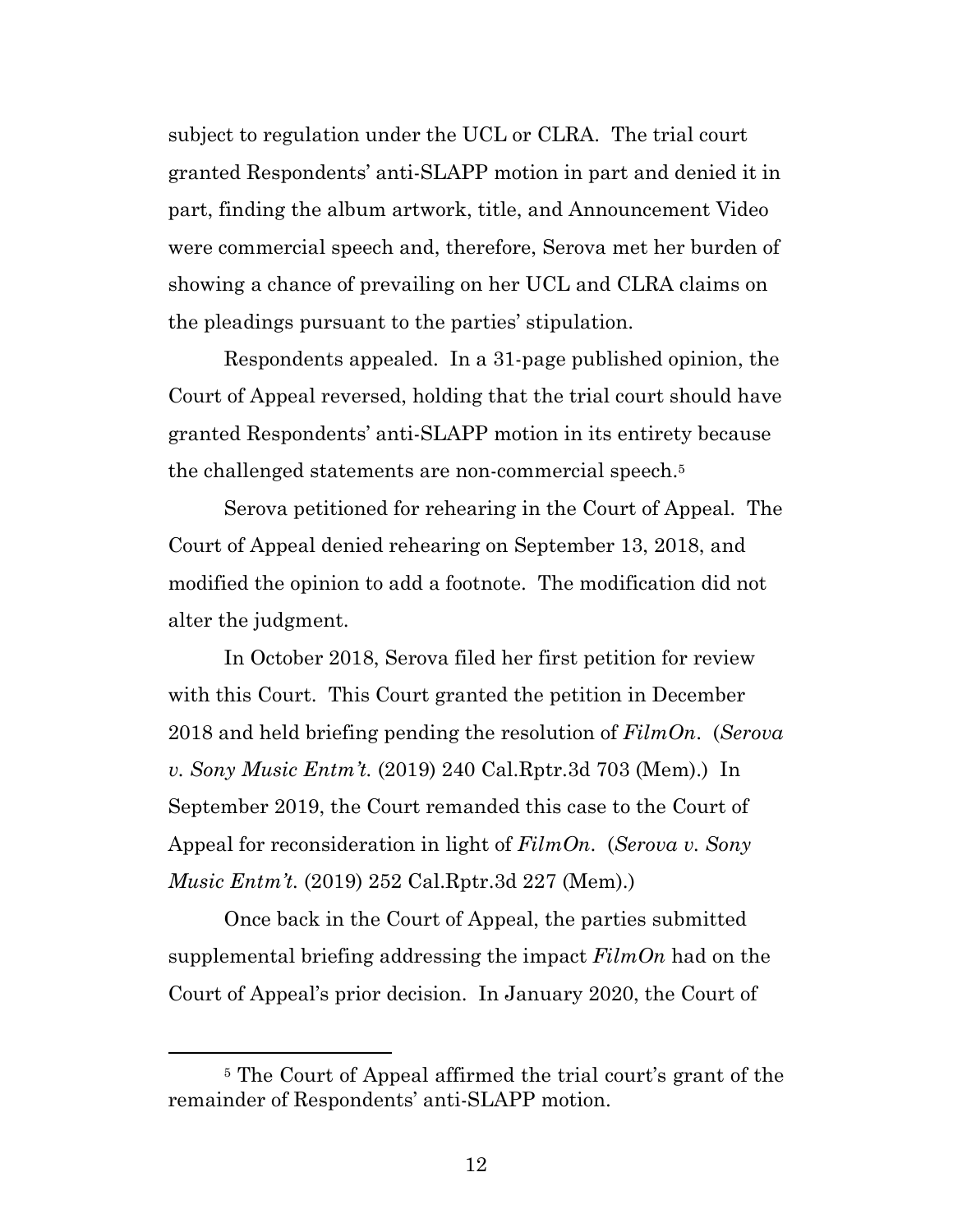Appeal issued an opinion re-affirming its decision in favor of Respondents. The Court of Appeal provided a new analysis on prong one of the anti-SLAPP statute to account for the factors this Court said lower courts should consider in *FilmOn*. Because *FilmOn* did not impact the Court of Appeal's prong two analysis, it re-issued its prior opinion on that question materially unchanged.

#### **III. LEGAL STANDARDS.**

"The Supreme Court may order review of a Court of Appeal decision . . . [w]hen necessary to secure uniformity of decision or to settle an important question of law[.]" (Cal. Rules of Court, rule 8.500(b)(1).)

If this Court were to grant review (which Respondents submit it should not), a ruling on an anti-SLAPP special motion to strike is subject to de novo review on appeal. (*Thomas v. Quintero* (2005) 126 Cal.App.4th 635, 645; *Bernardo v. Planned Parenthood Federation of America* (2004) 115 Cal.App.4th 322, 357 (*Bernardo*).)

Anti-SLAPP motions require a two-step analysis. (*Simpson Strong-Tie Co., Inc. v. Gore* (2010) 49 Cal.4th 12, 21.) *First*, the defendant must make a prima facie showing that the challenged cause of action arises from protected activity, *i.e.*, that the acts of which the plaintiff complains were taken in furtherance of the defendant's right of free speech in connection with a public issue. (*Ibid*.) Under the first step of the anti-SLAPP analysis, the Court determines whether the claims arise out of at least one of four types of protected activities. (Code Civ. Proc., § 425.16, subd. (e).)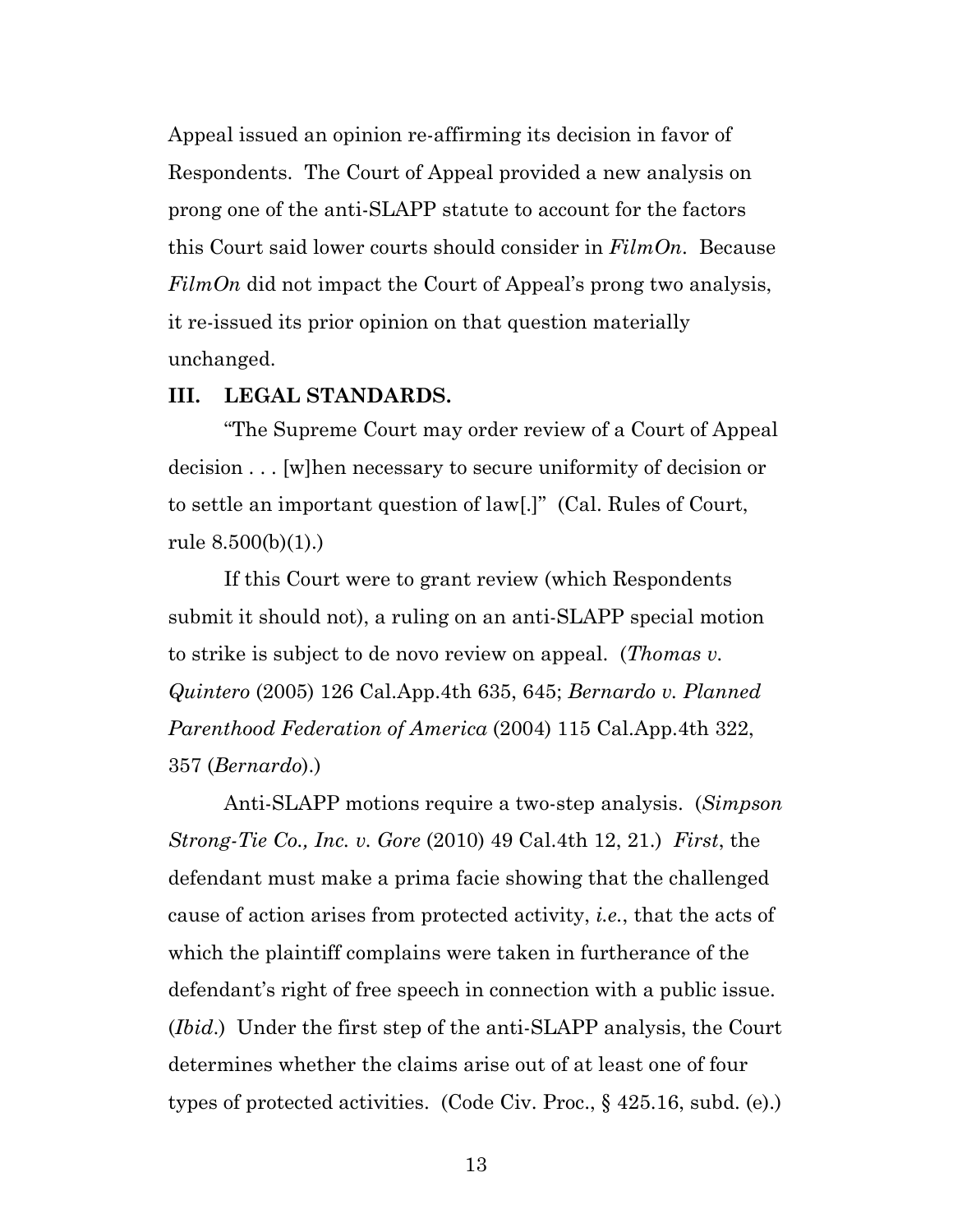"A defendant's burden on the first prong is not an onerous one." (*Okorie v. Los Angeles Unified School Dist.* (2017) 14 Cal.App.5th 574, 590.) *Second*, "[i]f a defendant meets this threshold showing," the burden shifts to the plaintiff and "the cause of action shall be stricken unless the plaintiff can establish 'a probability that the plaintiff will prevail on the claim.'" (*Simpson Strong-Tie Co., Inc.*, *supra*, 49 Cal.4th at p. 21, quoting Code Civ. Proc.,  $\S$  425.16, subd. (b)(1).)

### **IV. ARGUMENT.**

- **A. The Petition Should Be Denied Because There Are No Grounds for Supreme Court Review.** 
	- **1. There Is No Question For Review At Step One Of The Analysis Because The Court Of Appeal Correctly Applied This Court's Recent Decision in** *FilmOn* **To The Unique Circumstances Of This Case.**

Under the first prong of the anti-SLAPP analysis, the Court determines whether the claims arise out of protected activities. (Code Civ. Proc., § 425.16, subd. (e).) The Album Cover and Announcement Video meet this test because they are statements made "in connection with . . . an issue of public interest[.]"  $(Id., subd. (e)(3)–(e)(4).)$ 

Serova does not dispute that statements about the *Michael* album—the first posthumously released music from pop icon Michael Jackson—are indeed issues of public interest.<sup>6</sup> Rather,

<sup>6</sup> Quite the opposite, she has repeatedly admitted that the album itself and whether Jackson sang lead vocals on the Cascio Tracks *are* the matters of public interest; she alleges that in California alone, thousands of individuals have purchased the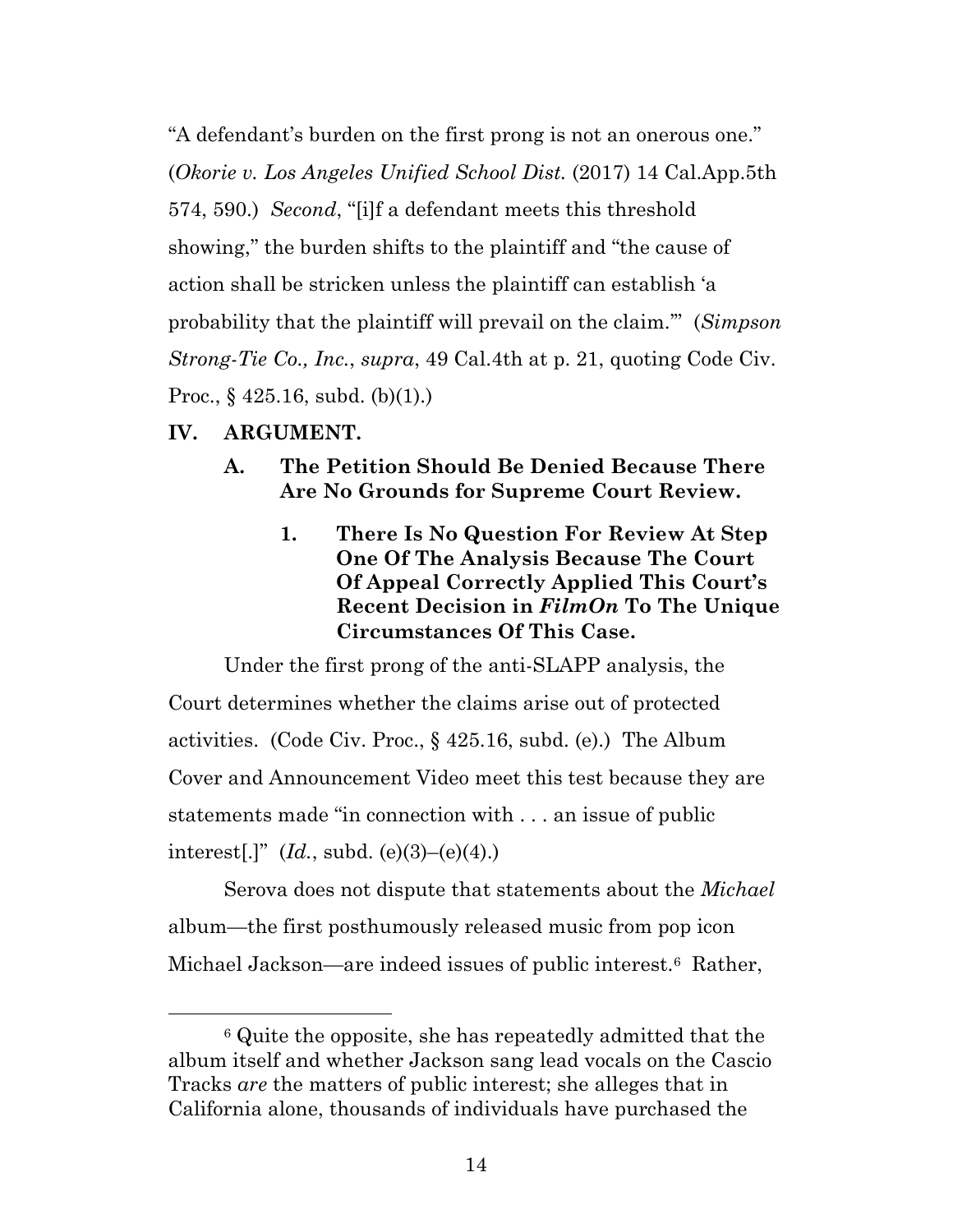she contends that the statements were not made "in connection" with these issues of public interest. (Pet. at pp. 12–13.) Serova specifically takes issue with the Court of Appeal's application of the analysis articulated in *FilmOn*, contending that the lower court both ignored and misapplied this Court's ruling. (*Ibid.*) But that is not so.

Following supplemental briefing by the parties, the Court of Appeal issued an updated opinion in which it explicitly "revised the discussion of the first step of the anti-SLAPP procedure . . . to take account of the *FilmOn* decision and its application to the circumstances of this case." (Op. at p. 3.) It devoted an entire section of its analysis to "[t]he relationship between the Challenged Statements and the public debate," (*id.* at pp. 22–27), and it specifically addressed both the "Content" and the "Context" of the statements, (*id.* at pp. 23, 25). (See *FilmOn*, *supra*, 7 Cal. 5th at p. 154 (holding that courts must review the "wedding of content and context" to "discern if conduct is 'in furtherance of' free speech 'in connection with' a public issue or issue of public interest")].)

In evaluating the content, the Court of Appeal found the Album Cover and Announcement Video "related directly to the issue of public interest." (Op. at p. 23.) That was so because the

Cascio Tracks, she identifies numerous high-profile individuals who have publicly offered their opinions on the tracks' authenticity, and she admits that the controversy was discussed in the press and on a segment of "The Oprah Winfrey Show." (CT 1:118–23 [FAC ¶¶ 20, 22, 23, 25, 32, 38].)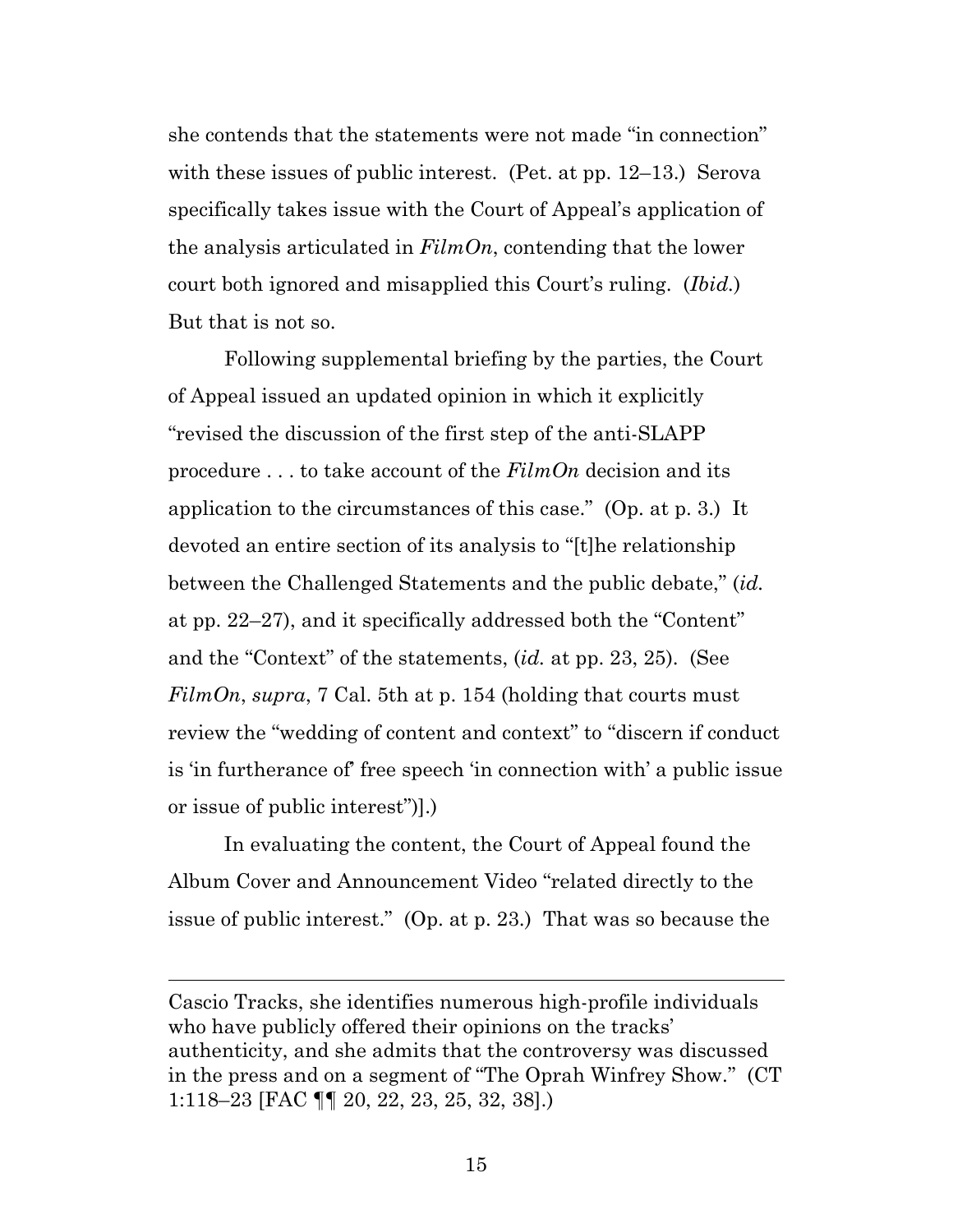statements "identified Michael Jackson as the singer on the Disputed Tracks, which was the precise focus of the public controversy." (*Ibid.*) "Thus, the statements at issue here were not just tangentially connected to the issue of public interest through a creative generalization of their subject matter," which distinguished the facts of this case from those of *FilmOn*. (*Ibid.*)

As for the context, the Court of Appeal analyzed a number of characteristics of the challenged statements and how those characteristics informed the relationship of the statements to the public debate. It specifically considered the "public" nature of the Album Cover and Announcement Video, the "commercial purpose" of these statements, "the identity of the speaker," and "the audience" of the speaker's messages. (*Id.* at pp. 25-27.) The lower court did not place dispositive weight on any one factor noting, for example, that the "commercial purpose" of the messages was "a neutral consideration" in the analysis. (*Id.* at p. 25.) It ultimately concluded that context confirmed the Album Cover and Announcement Video were protected speech because the challenged statements were "public" in nature, directed towards an audience "that was highly likely to be interested in the identity of the singer on the Disputed Tracks," and disseminated by a speaker engaged in artistic expression (*i.e.*, music)—which of course is "subject to First Amendment protection." (*Id.* at pp. 25-27.)

Dissatisfied with this outcome, Serova offers two reasons why this Court should review the Court of Appeal's analysis under step one of the anti-SLAPP law. *First*, she claims the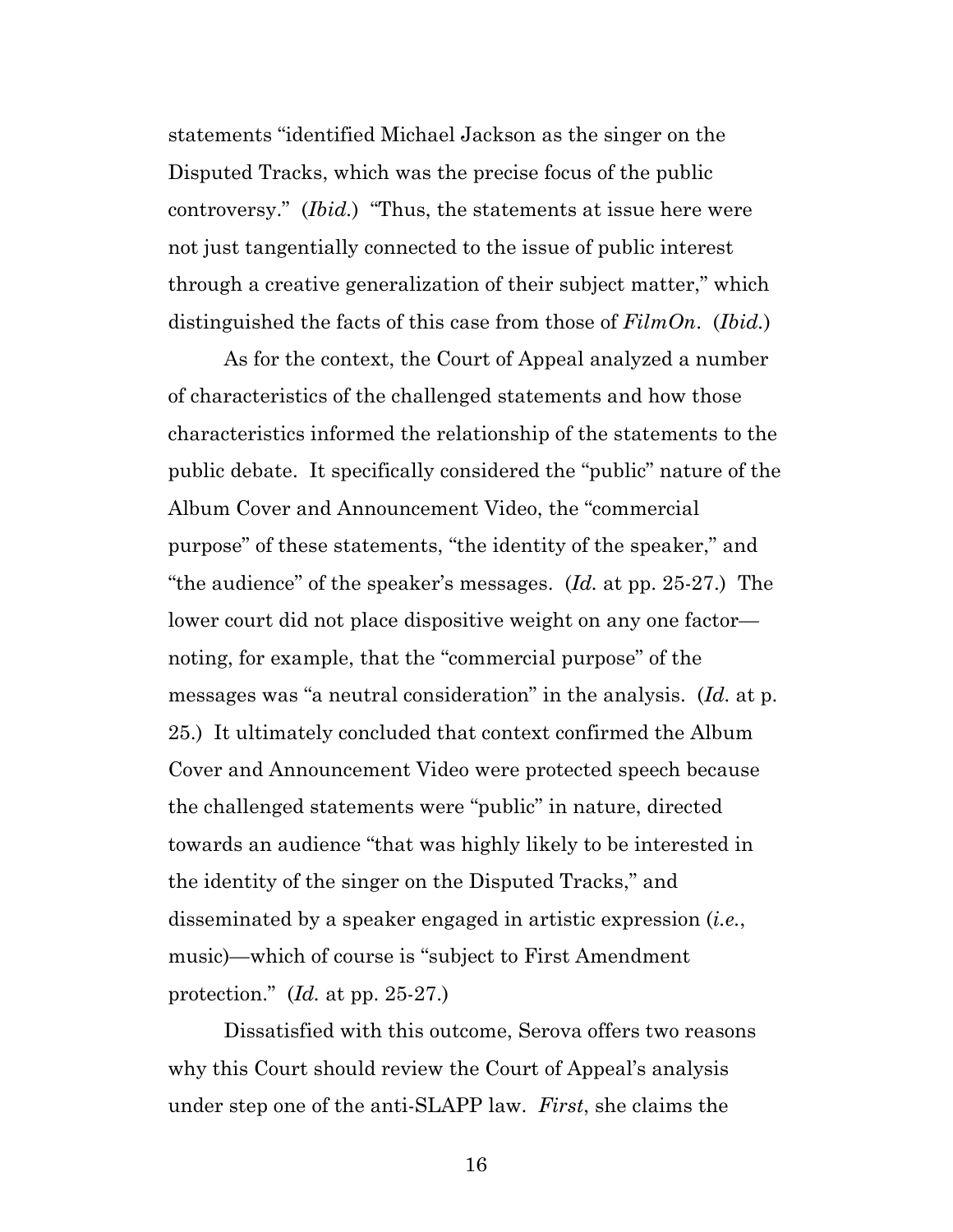lower court ignored *FilmOn* by "resurrect[ing]" the so-called "synecdoche theory" of public interest. (Pet. at p. 12) *Second*, she asserts the Court of Appeal "g[ave] short shrift to the context analysis require[d] by *FilmOn*" by failing to analyze fully the various factors pointed out by the Court. (*Ibid.*) Neither of these arguments holds up under scrutiny, much less justifies discretionary review by this Court.

As an initial matter, Serova does not argue that either of her objections implicates a split of authority. Nor could she. *FilmOn* is not even a year old. This case does not present any attempt to extend the legal reasoning of *FilmOn*. Instead, it presents a basic application of this Court's 10-month-old decision to a set of peculiar facts. Tellingly, Serova does not identify a single case (other than *FilmOn*) with which the decision below purportedly clashes.7 Her petition is therefore a bare plea for

<sup>7</sup> She also cites this Court's decision in *Rand Resources, LLC v. City of Carson* (2019) 6 Cal.5th 610 to support her understanding of *FilmOn*. (Pet. at pp. 11-13.) But aside from cherry picking quotes, Serova never analyzes *Rand* to explain why it is relevant. And, indeed, it is easily distinguishable. In that case, the City of Carson made allegedly false statements about who represented it in its negotiations with the NFL. (See *Rand, supra*, 6 Cal.5th at p. 623.) However, the only issue of public interest was whether or not an NFL stadium should be built in the City; the identity of the City's agent was not a matter of public importance. (*Id.* at p. 625.) Thus, although the statements misidentifying the City's agent were made "'in connection with'" the issue of the agent's identity, they did not merit anti-SLAPP protection because that issue was not itself a matter of public concern. (*Id.* at pp. 623, 625.) Here, by contrast, identifying Michael Jackson as the artist *was* directly responding to the public controversy.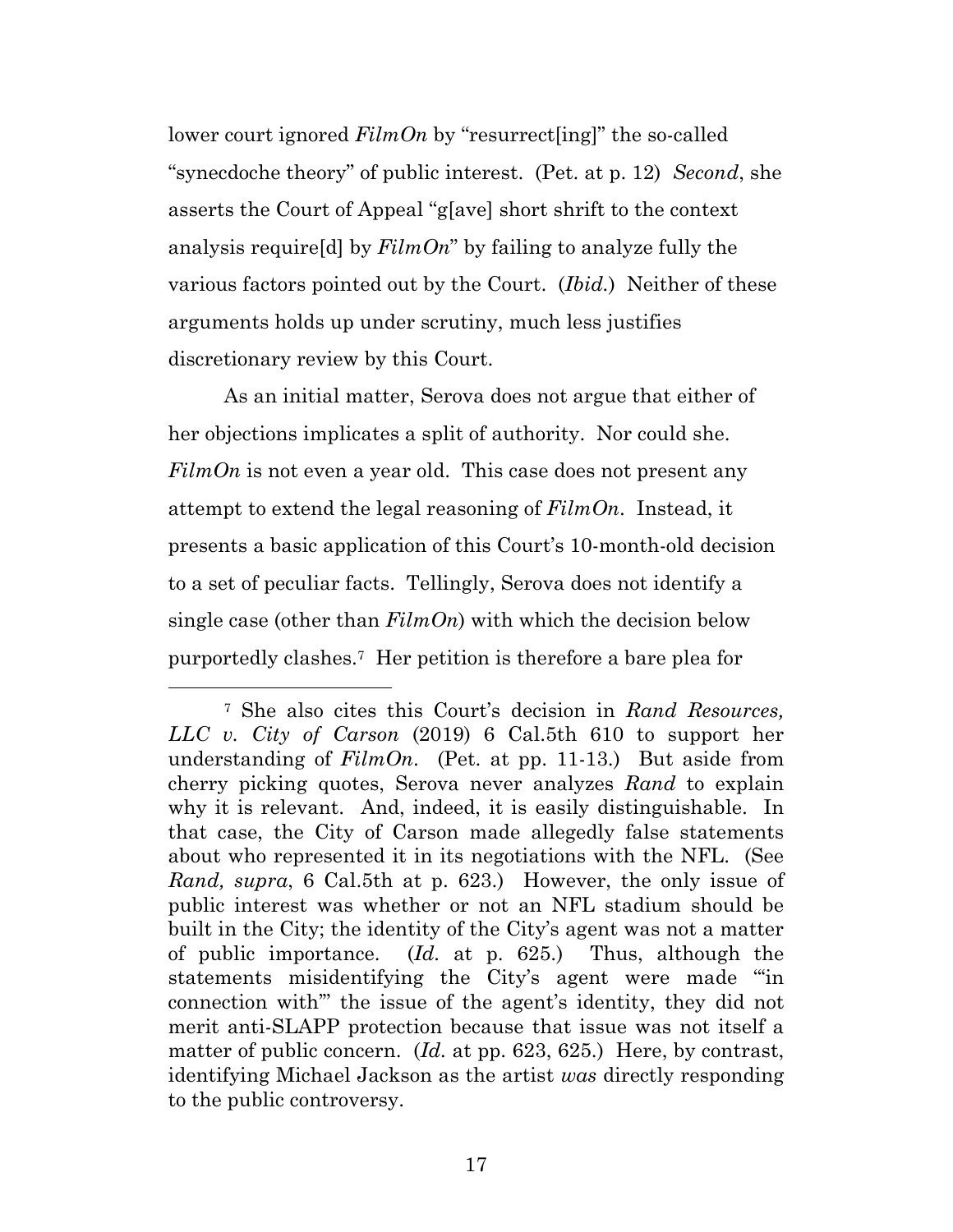purported error correction—not a request "to secure uniformity of decision." (Cal. Rules of Court, rule 8.500(b)(1).) Put simply, Serova's petition to supposedly correct a specific factual application of *FilmOn* is not an important issue of law—the Court already decided that in *FilmOn*—and would do nothing to secure uniformity of decisions below.

Setting that aside, the fact remains that her entire argument is built upon a fundamental misunderstanding of the law. Serova first faults the Court of Appeal for purportedly reviving the "synecdoche theory' of public interest," (Pet. at pp. 13–16)—a phrase this Court used to refer to a connection between challenged speech and a public debate based upon "generalities that might be abstracted" from the speech instead of "the specific nature of the speech." (*FilmOn*, *supra*, 7 Cal. 5th at p. 152.) According to Serova, the Court of Appeal erred by linking the Album Cover and Announcement Video to the public dispute over the identity of the singer of the Cascio Tracks based upon the "represent[ation] that the lead vocals on all of the album's tracks were performed by Jackson." (Pet. at p. 14.) She does not (and cannot) dispute that this representation directly conveys that Michael Jackson did in fact sing the Cascio Tracks. But that was not enough, according to Serova, because "[t]hese representations . . . pertain to the album *as a whole*, not specifically to the three songs subject to controversy." (Pet. at p. 14 [emphasis original].)

Serova appears to be arguing that some narrow set of magic words was required for the statements to be sufficiently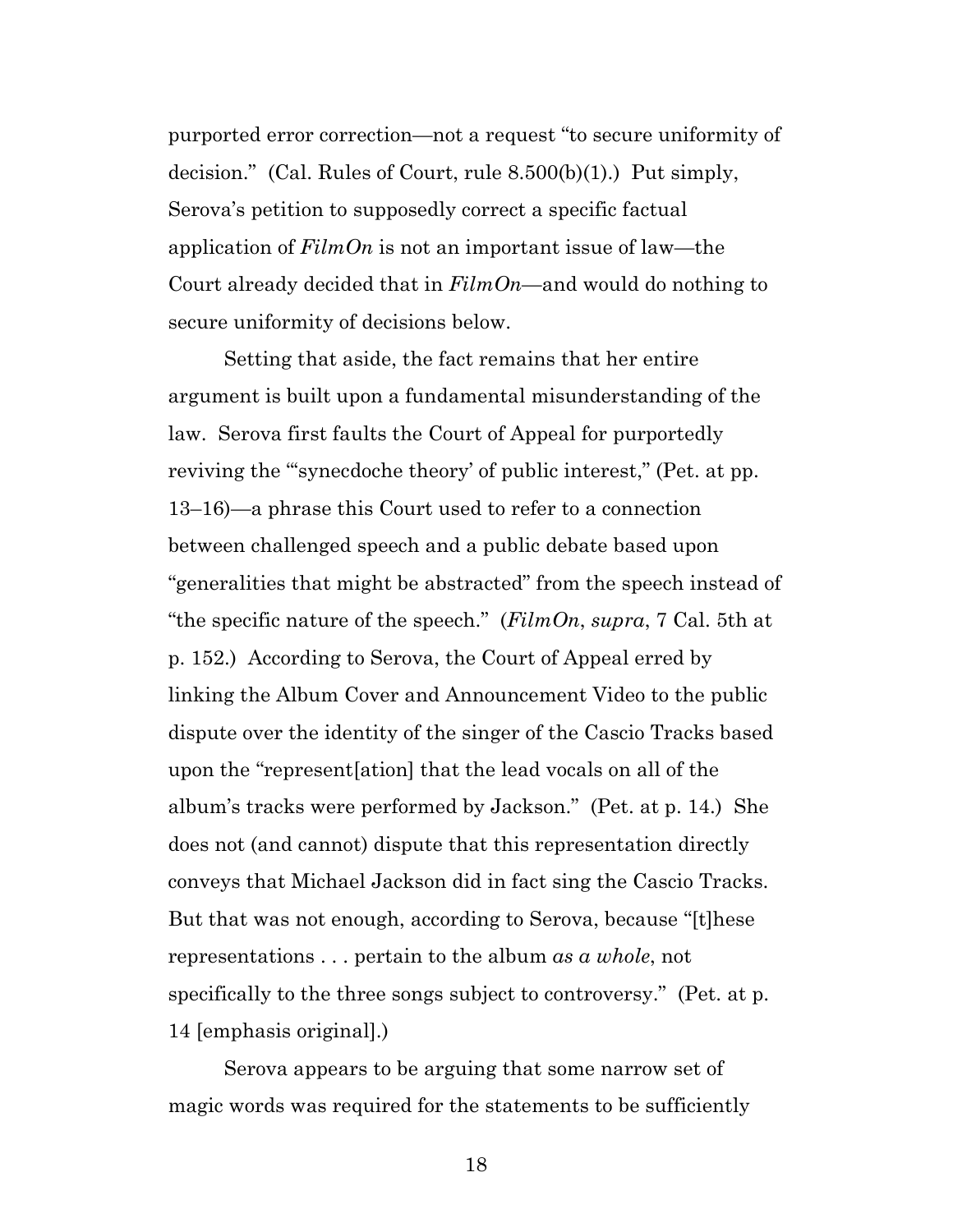connected to the controversy. But *FilmOn* does not require an exact and explicit reference to a public debate to trigger anti-SLAPP protection. Rather, it requires only "some degree of closeness between the challenged statements and the asserted public interest." (*FilmOn*, *supra*, 7 Cal. 5th at p. 150 [internal quotation marks omitted].) A speaker does not need to explicitly reference a public debate to "participate[ ] in, or further[ ], the discourse" on the subject. (*FilmOn, supra*, 7 Cal. 5th at p. 151.) Serova cites no case requiring this level of exactitude that she seemingly thinks is necessary to conjure anti-SLAPP protection. In fact, by focusing solely on the statement's sufficiently narrow (or too broad) content divorced from the ongoing public controversy, it is Serova that runs afoul of *FilmOn*. (*FilmOn, supra*, 7 Cal. 5th at p. 152 [noting that "the specific nature of the defendants' speech and its relationship to the matters of public interest" cannot be assessed "simply by looking at the content of the challenged statements"]).

Moreover, and as the Court of Appeal pointed out, Serova's position "ignores her own allegations, which she may not do." (Op. at p. 24.) The entire premise of her claims is that, by attributing the *Michael* album to Michael Jackson, Respondents misrepresented that Jackson was the singer of the Cascio Tracks. (See CT at p. 119.) Serova cannot have it both ways: If the connection between the album as a whole and the Cascio Tracks is strong enough to give rise to her causes of action, it has to be strong enough to give rise to anti-SLAPP protection. (See *Serova*, *supra*, at 44 Cal. App. at p. 122 ["Serova cannot contradict her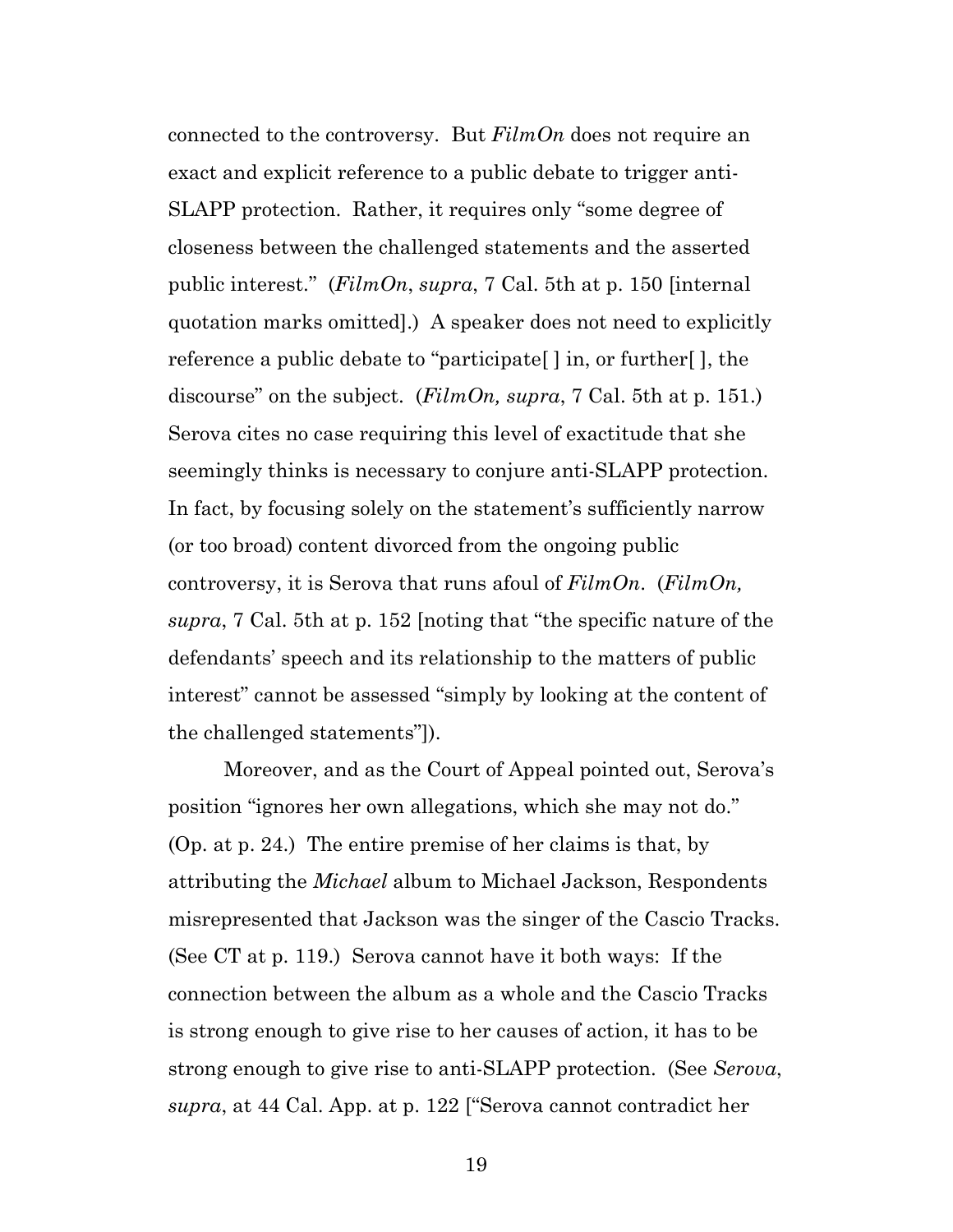own allegations in arguing that the Challenged Statements did not identify the singer on the Disputed Tracks as Michael Jackson."].)

Serova's second argument is even more dubious than her first. She goes so far as to accuse the Court of Appeal of engaging in a "careless" contextual analysis that allegedly placed dispositive emphasis on the public nature of challenged statements, which she claims "essentially limited *FilmOn*'s reach to cases involving private speech." (Pet. at p. 16.) Serova further complains that the lower court did not fully consider the "purpose," "audience," or "speaker" of the challenged statements. (*Ibid.*)

Her characterization of the decision below is plainly false. The Court of Appeal analyzed all three contextual factors referenced by this Court in *FilmOn*: "audience, speaker, and purpose." (*FilmOn*, *supra*, 7 Cal. 5th at 152); (Op. at pp. 25-27.) As part of its analysis, the Court of Appeal also considered whether the statements were delivered in confidence or made to the general public—another key factor considered by this Court in *FilmOn*. (*FilmOn*, *supra*, 7 Cal. 5th at pp. 148-49, 151, 153- 54); (Op. at pp. 25-26.) It correctly reviewed these factors holistically and did not find any single element to be dispositive. *FilmOn*, *supra*, 7 Cal. 5th at p. 153.) Instead, it concluded that the public nature of the statements, the intended audience, and the identity of the speaker together weighed in favor of anti-SLAPP protection. (Op. at pp. 25-27.)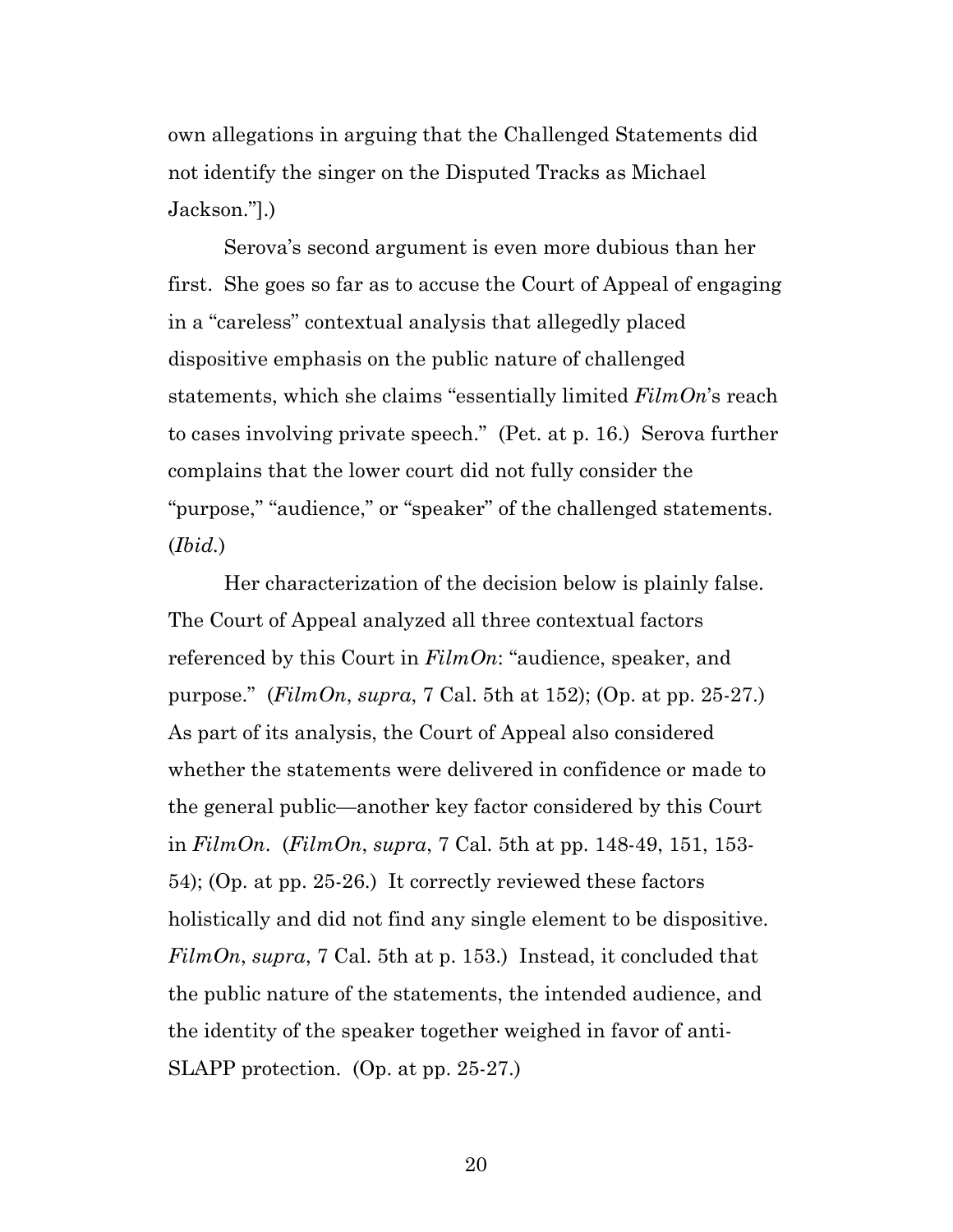Serova's remaining complaints about the Court of Appeal's contextual analysis are essentially disagreements with how the Court of Appeal viewed the particular circumstances of the case. Her points are meritless. For example, she argues the Court of Appeal was wrong to conclude that the target audience of the statements ("persons who might buy the album") was "highly likely to be interested in the identity of the singer." (Op. at pp. 25-26); (Pet. at pp. 18-19.) Her point simply does not make sense; her entire suit hinges upon the *materiality* of the identity of the singer, which means would-be purchasers necessarily placed importance on this issue under her own theory. As the Court of Appeal held, Serova cannot "ignore her own allegations." (Op. at p. 24.)

She also claims the Court of Appeal placed improper weight on the fact that the Album Cover and Announcement Video were part and parcel of the protected, artistic expression embodied in the music contained on the album. (Op. at pp. 19-20.) In her view, telling the public that Michael Jackson was the lead vocalist for all of the tracks on *Michael* is no different than telling the public that a potato chip is organic. (*Id.* at pp. 4-5, 19-20.) Once again, this argument defies common sense and is not supported by the law. This Court in *FilmOn* explicitly told courts to consider the *full* context in which challenged statements are made, which is exactly what the Court of Appeal did here when it considered the fact that the Album Cover and Announcement Video relate to and convey information about music tracks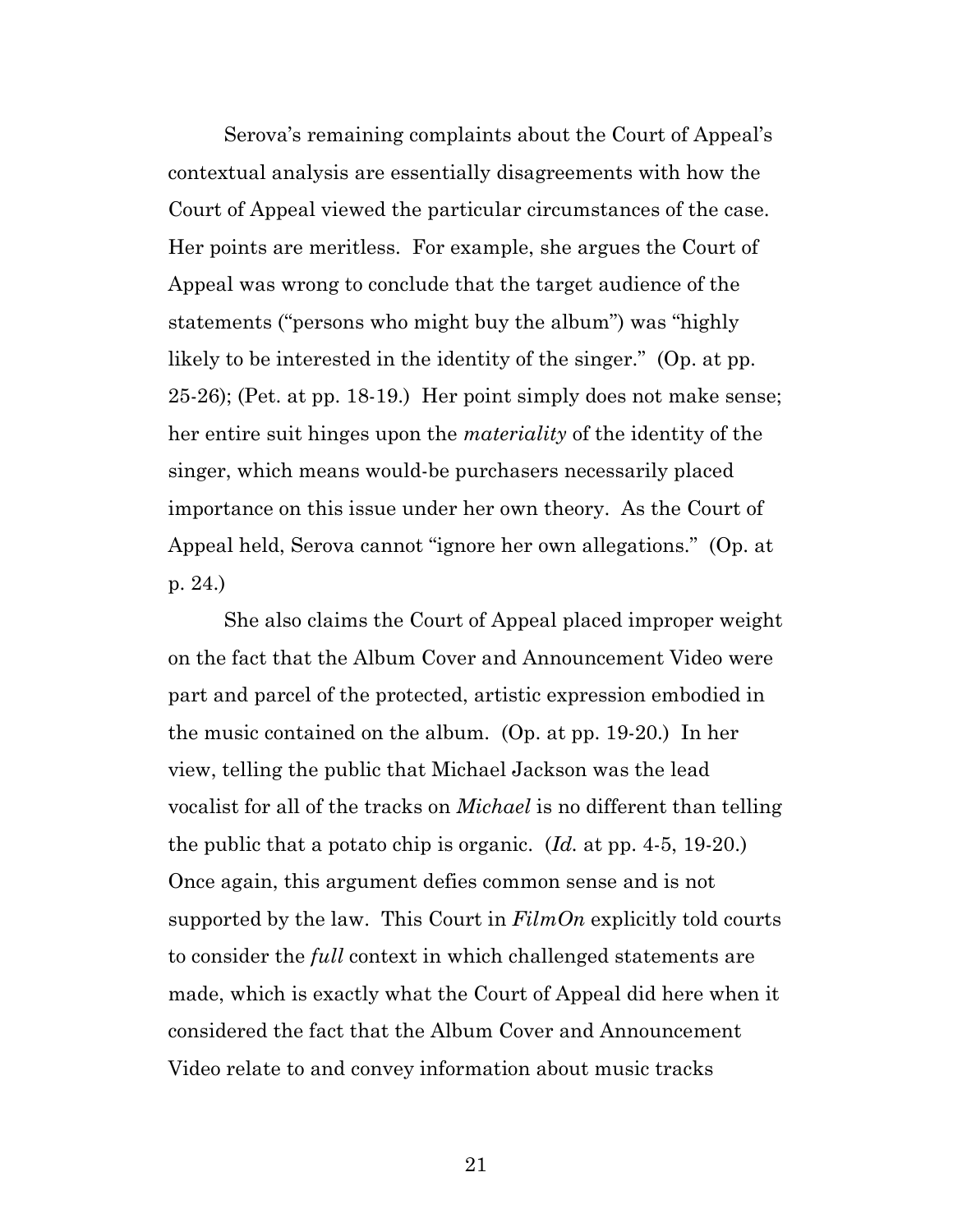purportedly sung by one of the most celebrated musical artists of all time.

Ultimately, Serova identifies no split of authority for this Court to resolve on step one of the anti-SLAPP analysis. And she identifies no important issue of law to review. She simply argues that the Court of Appeal misapplied *FilmOn* based on the unique facts of this case. That argument is wrong and, more importantly, presents no basis to review the Court of Appeal's decision under Rule 8.500.

## **2. There Is No Question For Review At Step Two Of The Anti-SLAPP Analysis Because The Court of Appeal Faithfully Followed**  *Kasky***.**

At step two, the Court of Appeal found that Serova had no chance of prevailing on her UCL or CLRA claims because the challenged statements were not commercial speech and therefore those statutes did not apply. No aspect of this holding creates a conflict with other appellate authority or rests upon unsettled law. Accordingly, review is not warranted.

The UCL and the CLRA govern only commercial speech. (Pet. at p. 22.) The United States Supreme Court has defined "commercial speech" as speech that "does no more than propose a commercial transaction." (*Bolger v. Youngs Drug Products Corp.* (1983) 463 U.S. 60, 66, internal quotations omitted (*Bolger*).) "If speech is not 'purely commercial'—that is, if it does more than propose a commercial transaction—then it is entitled to full First Amendment protection." (*Stewart v. Rolling Stone LLC* (2010) 181 Cal.App.4th 664, 685, quotation marks and citation omitted.)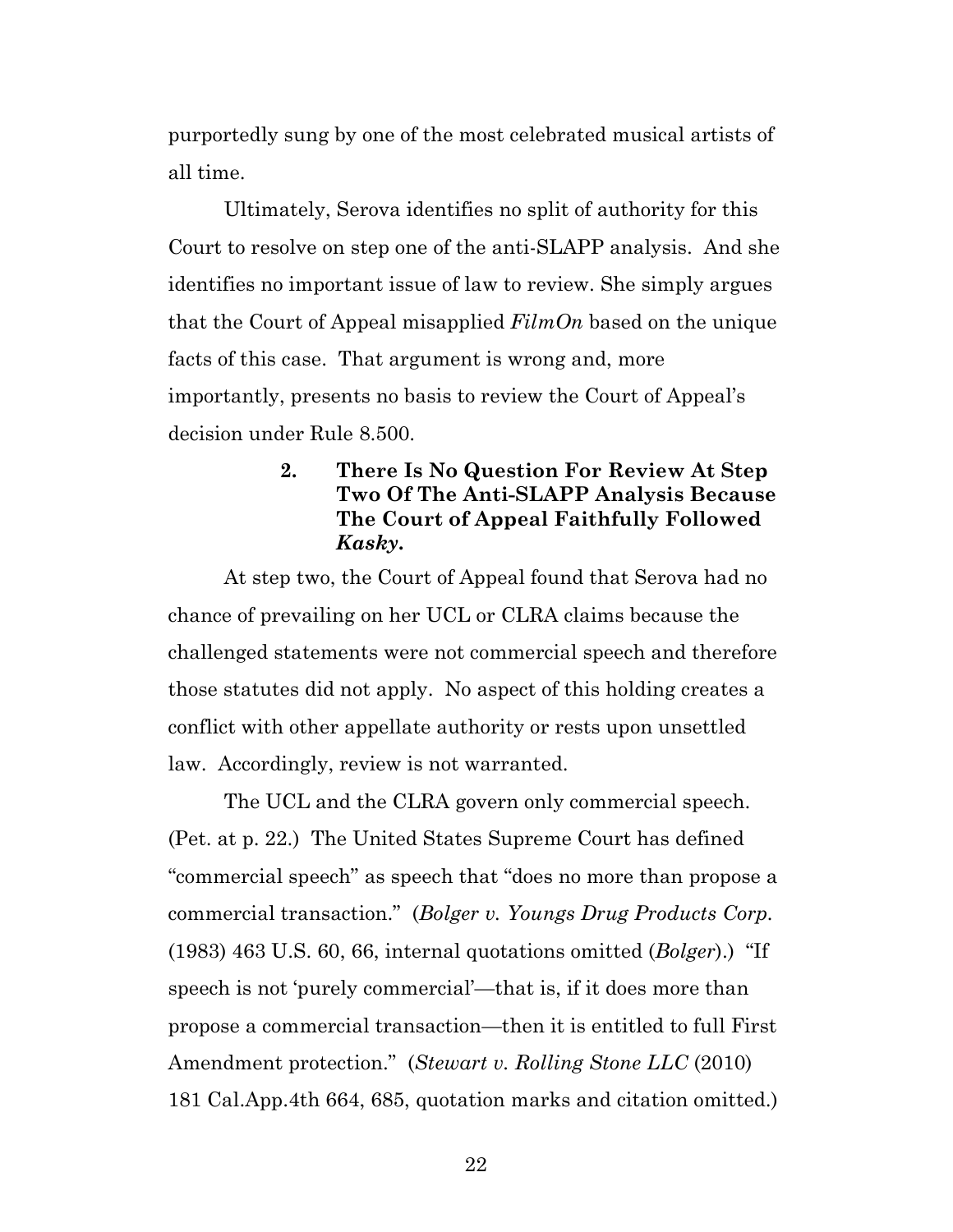The analysis of whether speech is commercial is guided by three factors: whether the speech (1) is a traditional advertisement; (2) references a product; and (3) was economically motivated. (*Bolger*, *supra*, 463 U.S. at pp. 66-67.) This Court subsequently described the three factors as "the speaker, the intended audience, and the content of the message." (*Kasky*, *supra*, 27 Cal.4th at p. 960.)

Applying the three-factor test set forth in *Kasky*, the Court of Appeal found the third factor, the content of the speech, rendered the challenged statements non-commercial. This holding was based on multiple interrelated findings—namely, that the challenged statements were expressive (*i.e.*, did more than promote a transaction) because identifying the singer of the tracks comprised "an important component of understanding the art itself" (*id*. at p. 26); that Respondents did not have personal knowledge of the content of the message, and had no means of verifying it (*id*. at pp. 20-21); and that the challenged statements were opinions in the sense that they concerned a matter of irresolvable public controversy, and thus were not actionable factual assertions (*id*. at p. 23).

The Court of Appeal also held that to permit Serova's claims against Respondents to proceed would violate the First Amendment because it would either chill speech (by disincentivizing the distribution of art if there were any scintilla of question as to its authorship) or impermissibly compel speech (by requiring purveyors of art to include a "disclaimer" about the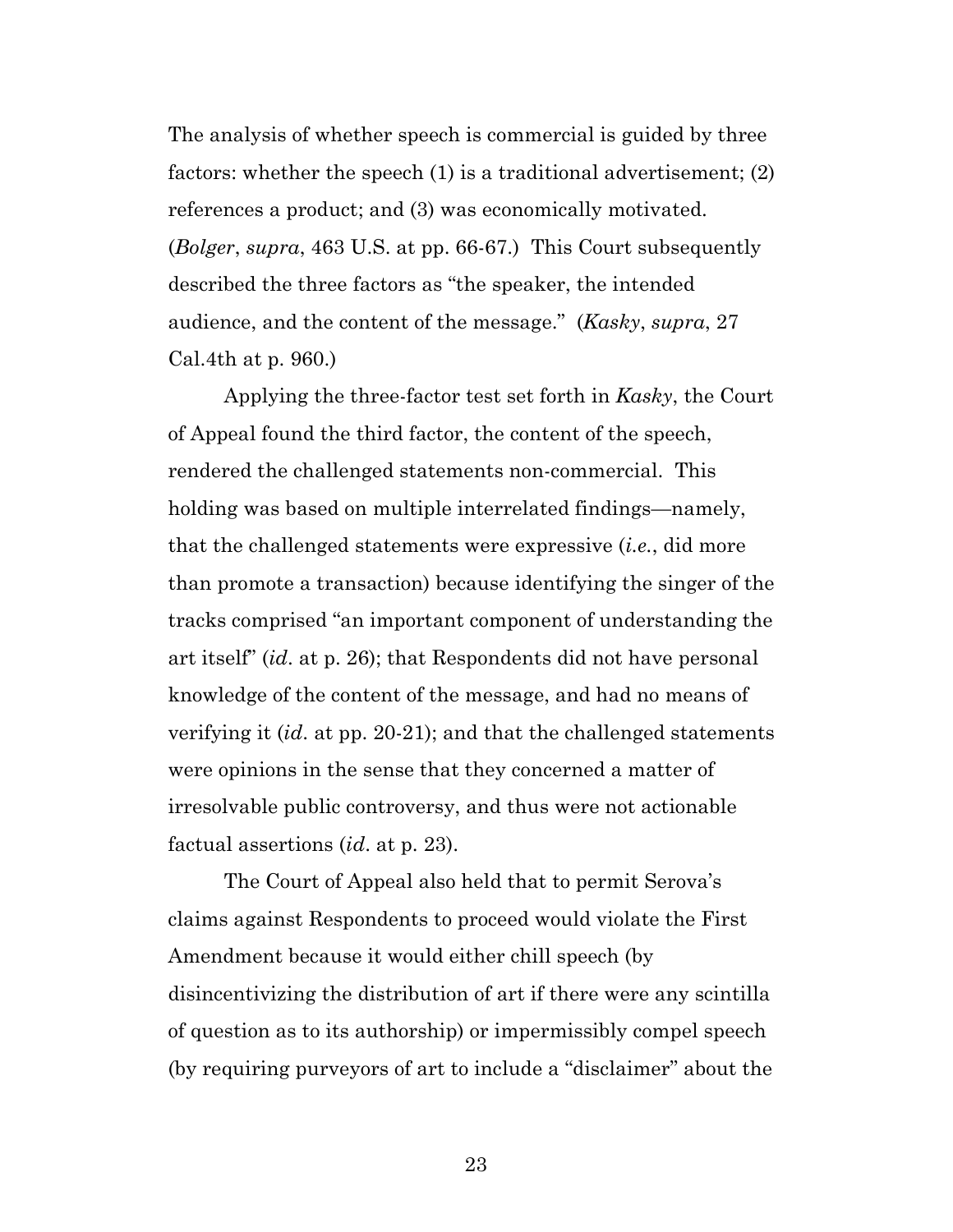controversy despite concluding the tracks were authentic after performing an investigation). (*Id*. at pp. 24-25.)

Indeed, while Serova concludes that the challenged statements are "advertisements" (see, e.g., Pet. at pp. 4, 10, 28), they are not. Serova sued over *part of the artistic work itself*—namely, the album's title and cover artwork. Album covers are unquestionably expressive works, and when consumers purchase (or even stream) an album, they expect to also receive that expressive content. Similarly, even though the title is simple (*"Michael*"), it is expressive. (See *Tri-Star Pictures, Inc. v. Leisure Time Productions, B.V.* (S.D.N.Y. 1990) 749 F.Supp. 1243, 1252, affd. (2d Cir. 1994) 17 F.3d 38 ["Interpreting the Lanham Act broadly to protect movie titles invokes first amendment concerns because movie titles are a form of artistic expression."]; *Stutzman v. Armstrong* (E.D. Cal. Sept. 10, 2013, No. 2:13-CV-00116-MCE) 2013 WL 4853333, at pp. 17–19 ["The speech at issue does more than merely propose a commercial transaction, because it describes the contents of the Books, the Books' classification as a biography, and describes one of the Books' authors . . . the promotional materials relating to the Books are inextricably intertwined with the Books' contents, which is non-commercial speech"].)

While the title here also happens to connect the artist to the album, the title was an artistic choice to use the artist's first name only, and in a particular font and manner, like an artist's personal signature on the corner of a painting, or the title of his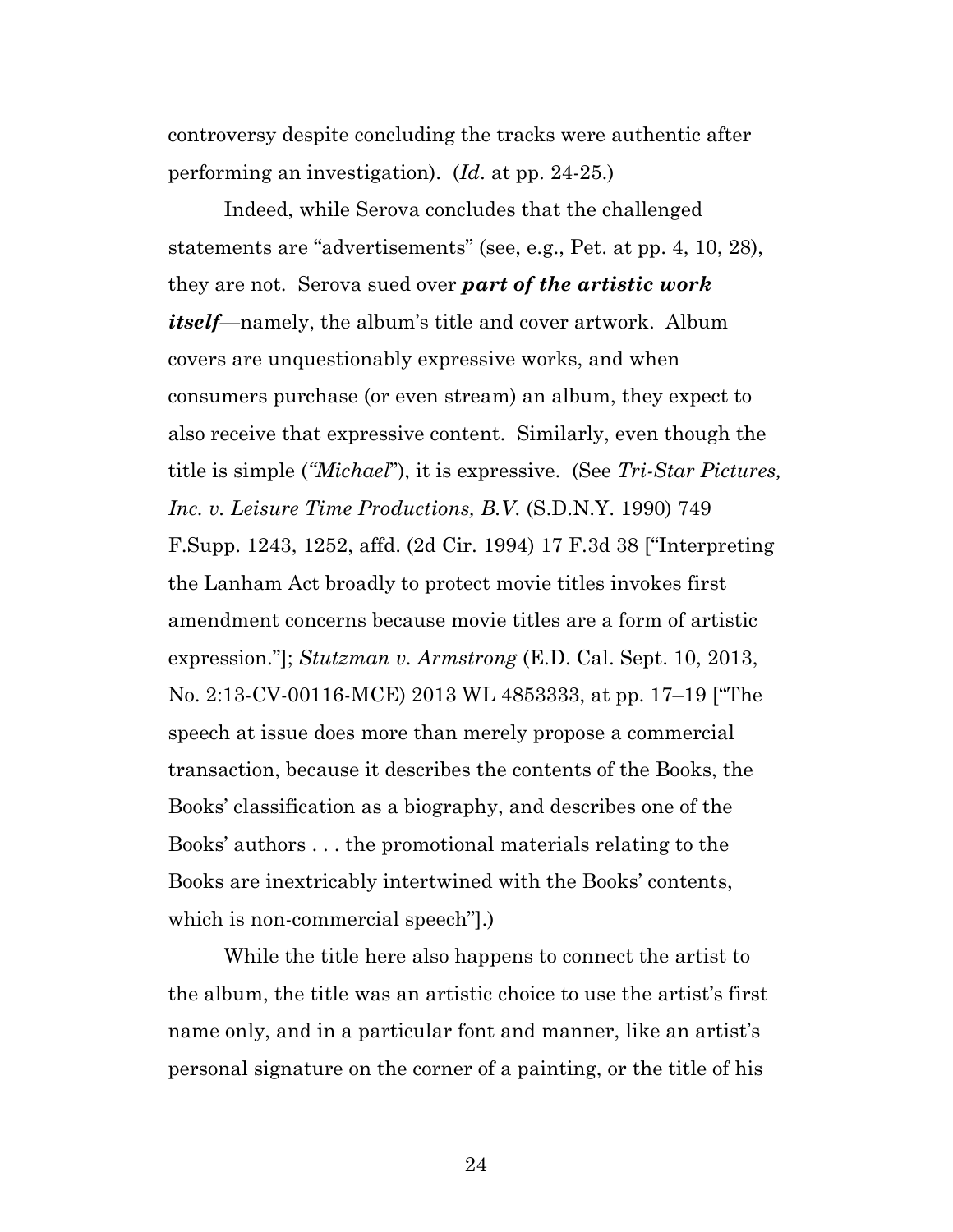or her self-portrait. Those choices represent expressive works in and of themselves.<sup>8</sup>

Serova claims the Court of Appeal misapplied *Kasky* because its three-part test "does not contain on its face a requirement that the speaker has personal knowledge of whether his speech is true." (Pet. at p. 24.) But the opinion does not hold that commercial speech "requires" the speaker's personal knowledge; it was only one of many factors it considered—just like *Kasky*. (See Op. at pp. 34-36.) And Serova completely ignores that *Kasky* expressly permitted courts to consider whether a factual statement was verifiable; it even emphasized the importance of personal knowledge to the commercial speech analysis in noting that the United States Supreme Court's precedent on this issue "assumes that commercial speech consists of factual statements *and that those statements describe matters within the personal knowledge of the speaker*." (*Kasky, supra,* 27 Cal.4th at p. 962, emphasis added.)

Serova also misrepresents the Court of Appeal's discussion of this issue; the point is not just that Respondents lacked personal knowledge of the singer's identity, but instead that there was no way for Respondents to conclusively verify it. In other words, the opinion relies not upon whether Respondents

<sup>8</sup> Serova tries to bolster her point with an odd analogy to the U.S. Supreme Court's decision in *Omnicare, Inc. v. Laborers Dist. Council Constr. Industry Pension Fund* (2015) 575 U.S. 175. *Omnicare* has nothing to do with the subject matter of this case; it generally addresses whether statements of opinion are actionable under the Securities Act of 1933. (*Id.* at pp. 188-195.)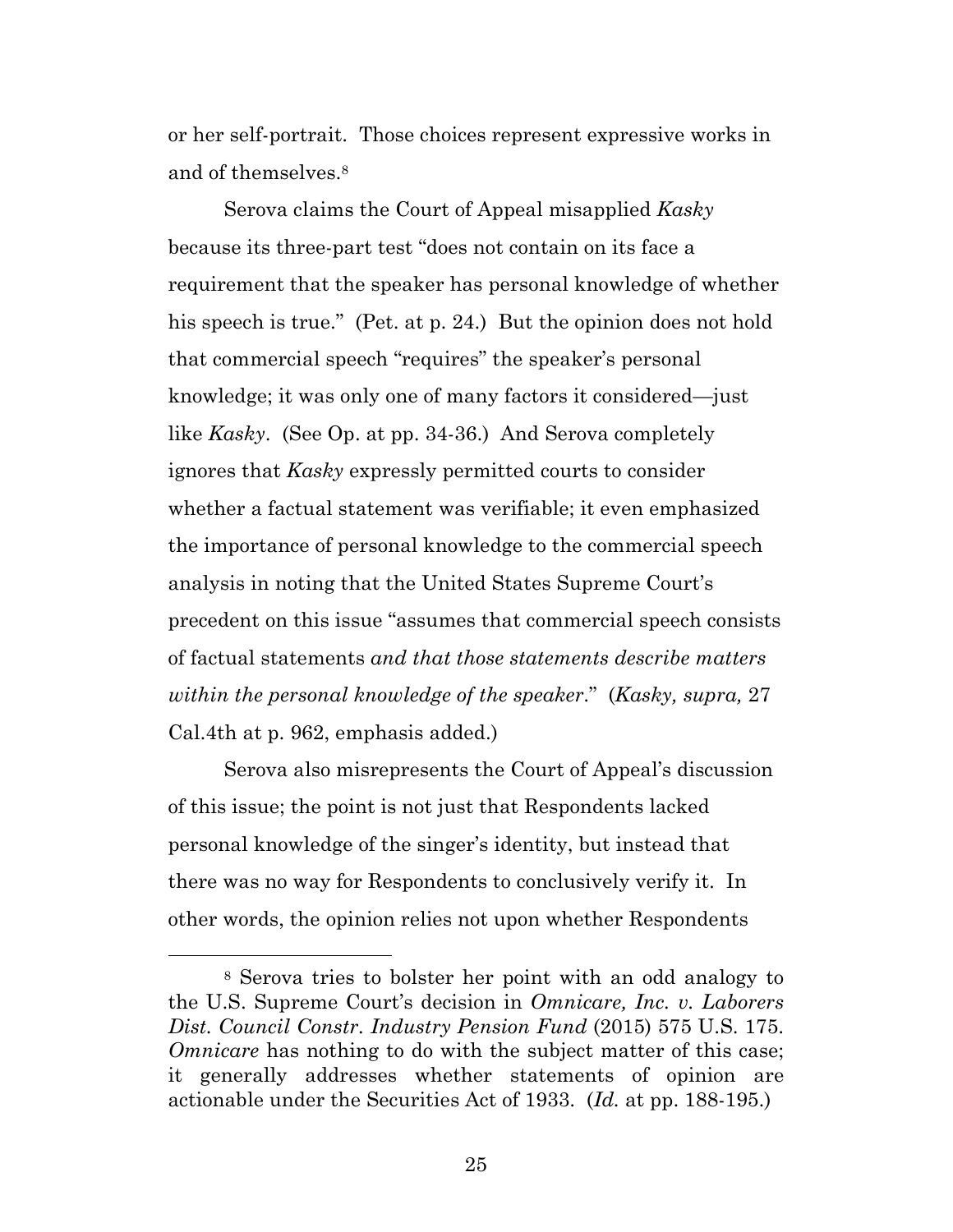*verified* the challenged statements (and they did so to the best of their ability) but whether the statements were conclusively *verifiable* by Respondents (and they were not)*.* This analysis closely follows *Kasky,* which held verifiability to be a factor in determining whether speech is commercial. (*Id.* at p. 963 [holding Nike's statements were commercial speech because "Nike was in a position to readily verify the truth of any factual assertions it made"]; *id*. at p. 962.) Other cases similarly include verifiability as a component of the analysis. (See, e.g., *Bernardo, supra,* 115 Cal.App.4th at p. 348 [holding an advertisement not commercial speech where it does not involve "readily verifiable factual assertions" but instead matters of "genuine . . . debate"]; *Keimer v. Buena Vista Books, Inc.* (1999) 75 Cal.App.4th 1220, 1224 [advertisements were commercial speech where defendant misrepresented the "verifiable fact" "that the investment club's actual average rate of return from 1984 to 1994 was 9.1 percent as opposed to the advertised 23.4 percent"].)

Next, she claims the opinion impermissibly rewrites the UCL and CLRA to include a scienter component. (Pet. at pp. 28- 29.) That is not even a colorable interpretation of what the Court of Appeal did. It is undisputed that if the UCL and CLRA apply, then there is no scienter requirement. It is also undisputed that the UCL and CLRA only apply to commercial speech. The Court of Appeal considered verifiability as a factor in the analysis of whether or not speech is commercial. If the speech at issue is commercial, then the UCL and CLRA could apply on a strict liability basis. If the speech at issue is not commercial, like here,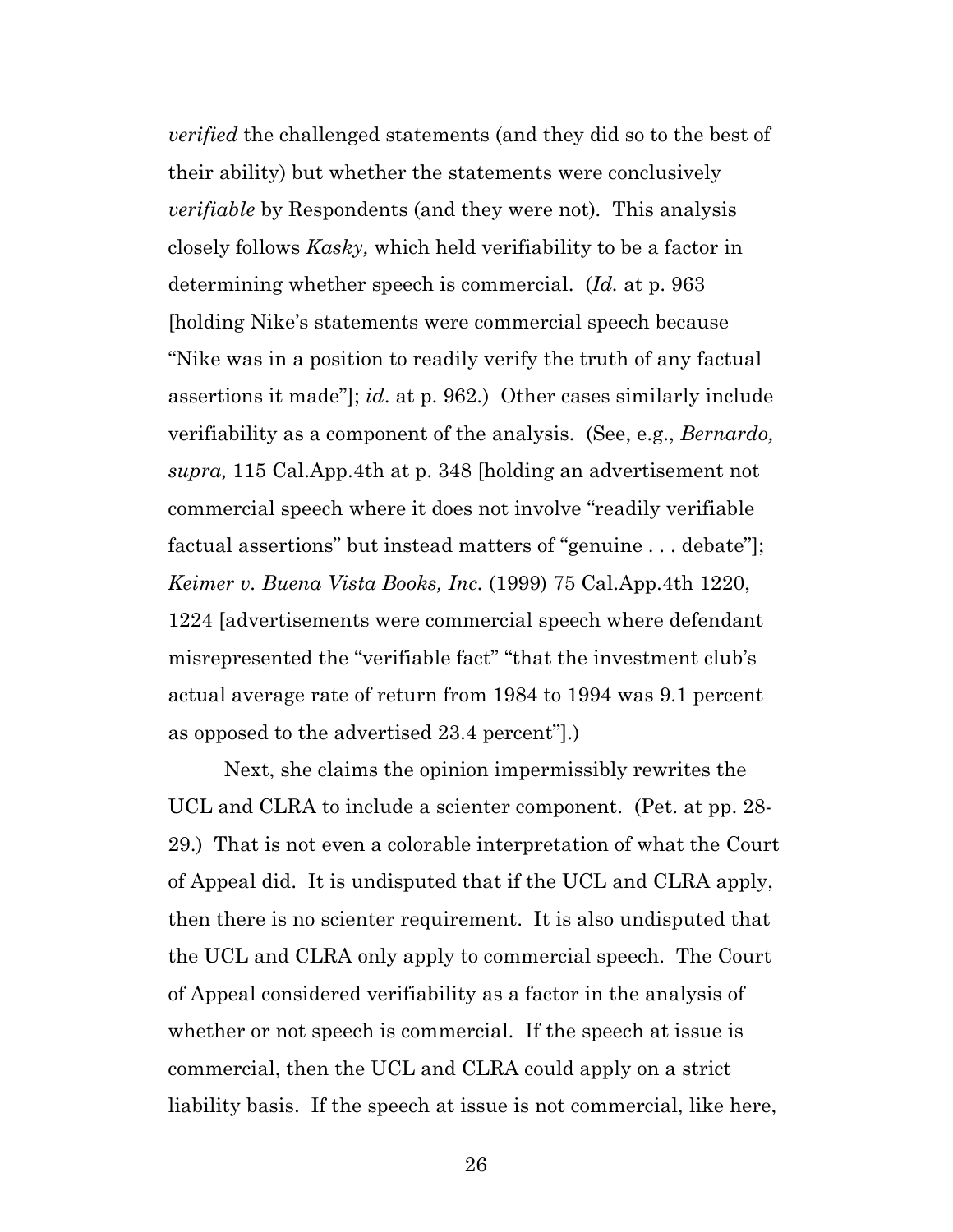then the UCL and CLRA do not apply at all. In neither case does the opinion read or add a scienter requirement into the statutes.

Finally, she claims the opinion would nullify the "bona fide error" defense available under the CLRA. (Pet. at p. 29 [citing Civ. Code, § 1784].) This argument is waived because Serova failed to raise it below. (Cal. Rules of Court, Rule 8.500(c)(1) ["on petition for review the Supreme Court normally will not consider an issue that the petitioner failed to timely raise in the Court of Appeal"].)9 Moreover, it is a nonstarter because, again, it assumes the very question presented; the bona fide error defense is only relevant *if* the CLRA applies in the first instance, *i.e*., if the challenged statements are commercial speech. The mere fact that a bona fide error defense exists does not mean the CLRA can or should apply to non-commercial speech like the statements challenged here.

In sum, review of the Court of Appeal's decision at prong two of the anti-SLAPP analysis is not warranted.

### **B. The Court Of Appeal's Holding Avoids Constitutional Infirmities.**

Under Serova's theory of the case, if Respondents distribute the Cascio Tracks, to avoid liability they must include a message to consumers that discloses the possibility that a singer other than Jackson sang the lead vocals on the Cascio Tracks—even

<sup>9</sup> A footnote to the opinion mentions this provision of the CLRA in dicta. (Op. at pp. 35-36, fn. 13.) It noted that the defense only applies where the defendant "makes an appropriate correction, repair or replacement or other remedy of the goods and services[.]" (Civ. Code, § 1784.)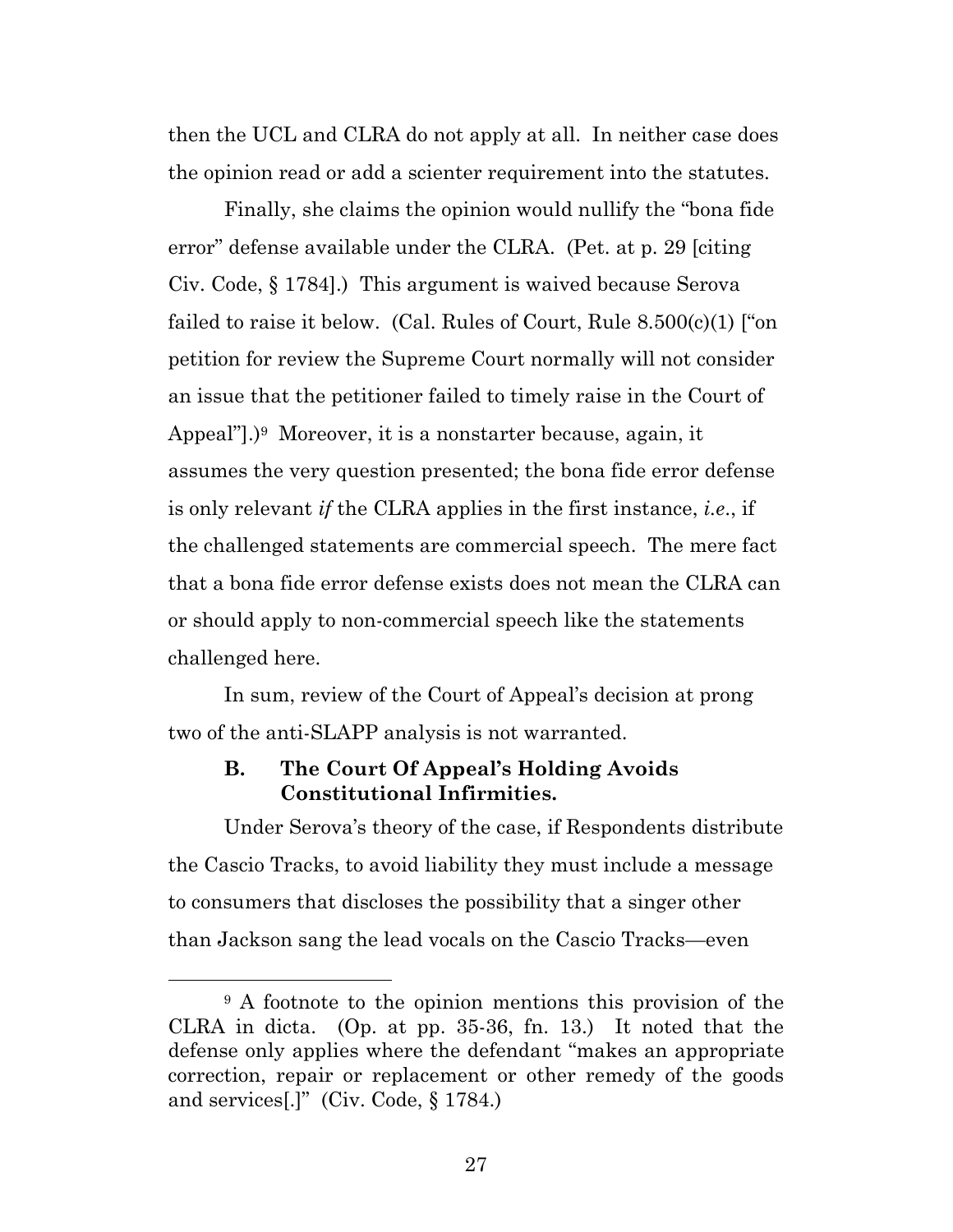though Respondents believed Jackson did. Serova's Petition *completely ignores* the Court of Appeal's discussion of why recent U.S. Supreme Court precedent confirms that the ruling Serova seeks is unconstitutional. (Op. at pp. 36-37.) The Court of Appeal explained that the "United States Supreme Court recently emphasized the potentially problematic nature of regulations that compel speech, even in a commercial context." (*Ibid*., citing *Nat'l Inst. of Family & Life Advocates v. Becerra* (2018) \_\_\_ U.S. \_\_\_, 201 L.Ed.2d 835 (*Life Advocates*).) And a ruling "compelling disclosure of the controversy . . . to avoid liability . . . would, in effect, require Appellants to present views in their marketing materials with which they do not agree." (Op. at p. 37) This would represent an "impermissible 'content-based regulation of speech.'" (*Ibid.*, citing *Life Advocates*, 201 L.Ed.2d at p. 846.) Serova offers no response to or discussion of this aspect of the opinion.<sup>10</sup>

Indeed, Serova's request that the Court impose some sort of disclosure requirement upon Respondents tramples upon Respondents' core First Amendment right of expression. At oral argument in the trial court, Serova's counsel and the court engaged in a disturbing exchange regarding how Respondents should have designed the Album Cover and related statements. (See, e.g., RT 633:2–3 [The Court: "'Maybe Michael' would have

<sup>10</sup> Having failed to address it in her Petition, she may not raise the issue for the first time in response to this brief. (*Bell v. H.F. Cox, Inc.* (2012) 209 Cal.App.4th 62, 79, fn. 6 ["We generally disregard arguments raised for the first time in a reply brief."].)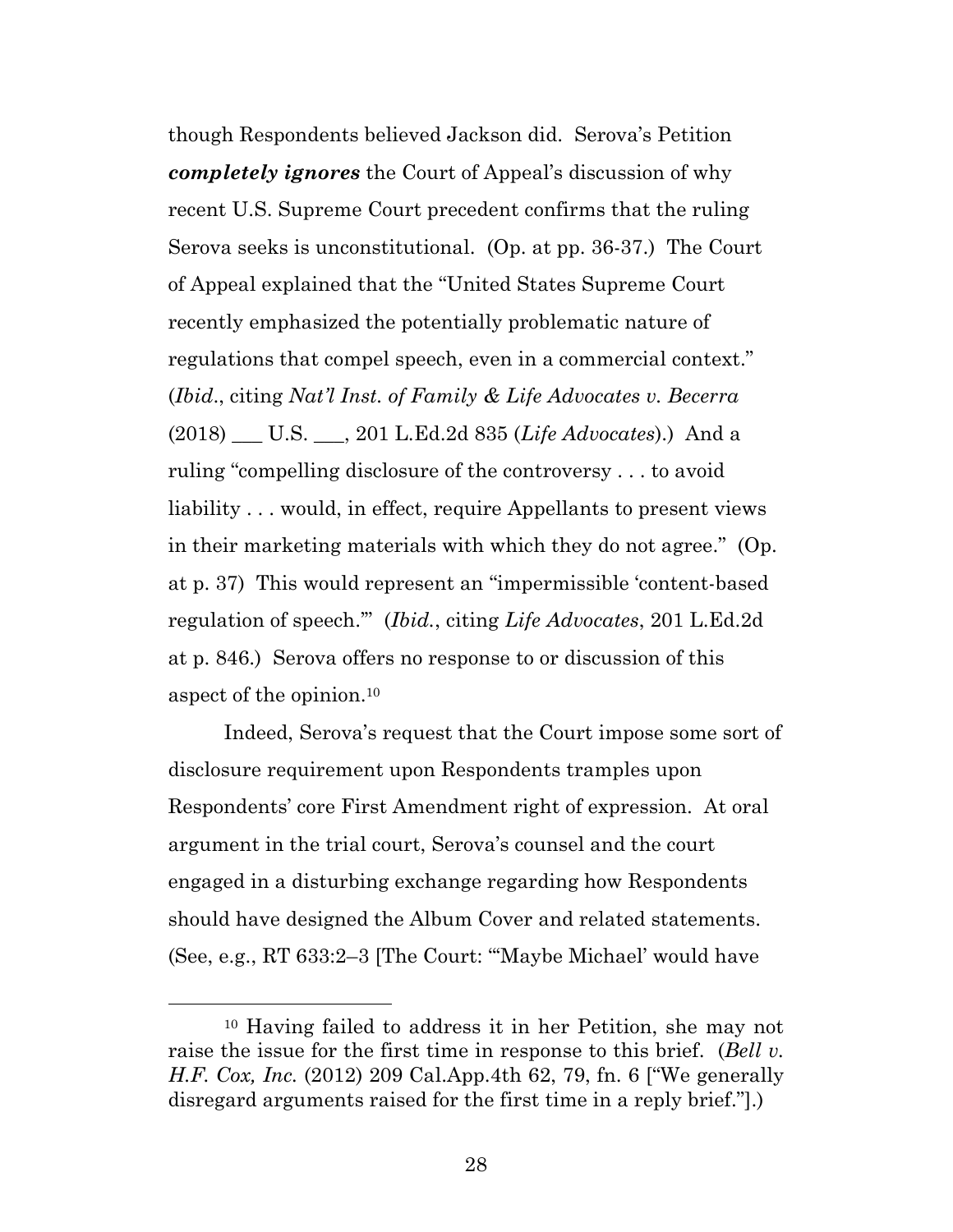been a much better title."]; RT 632:26–27 [Serova's counsel suggesting the title: "Maybe It's Michael, Maybe It's Not, But It's A Record And Here Have A Listen."]; Op. at p. 36, fn. 14.) At appellate oral argument, Serova's counsel reiterated that Respondents should avoid liability for distributing the songs only if they offered a disclaimer announcing to consumers that some people think11 the lead vocals were sung by someone other than Jackson, even if Respondents think he did. These impermissible attempts to shape and disclaim expressive works underscore why the Court of Appeal got it right, and why no review is warranted. (See *Gertz v. Robert Welch, Inc.* (1974) 418 U.S. 323, 340 ["a rule of strict liability that compels a publisher or broadcaster to guarantee the accuracy of his factual assertions may lead to intolerable self-censorship"]; *Brodeur v. Atlas Entertainment, Inc.* (2016) 248 Cal.App.4th 665, 675 ["[t]he creative process must be unfettered, especially because it can often take strange turns . . . We must not permit juries to dissect the creative process in order to determine what was necessary to achieve the final product and what was not, and to impose liability . . . for that portion deemed unnecessary"], citation and internal quotation marks omitted.)

**C. Review Is Unwarranted Because The Court Of Appeal's Opinion Properly And Carefully Balances The Public Interests In Consumer Protection And Promoting Artistic Expression.** 

<sup>11</sup> How many was unclear. Is it enough that one person thinks it's not Michael Jackson? Is fifty enough? Taken to its logical extreme, Serova's position could result in disclaimers on almost all expressive work.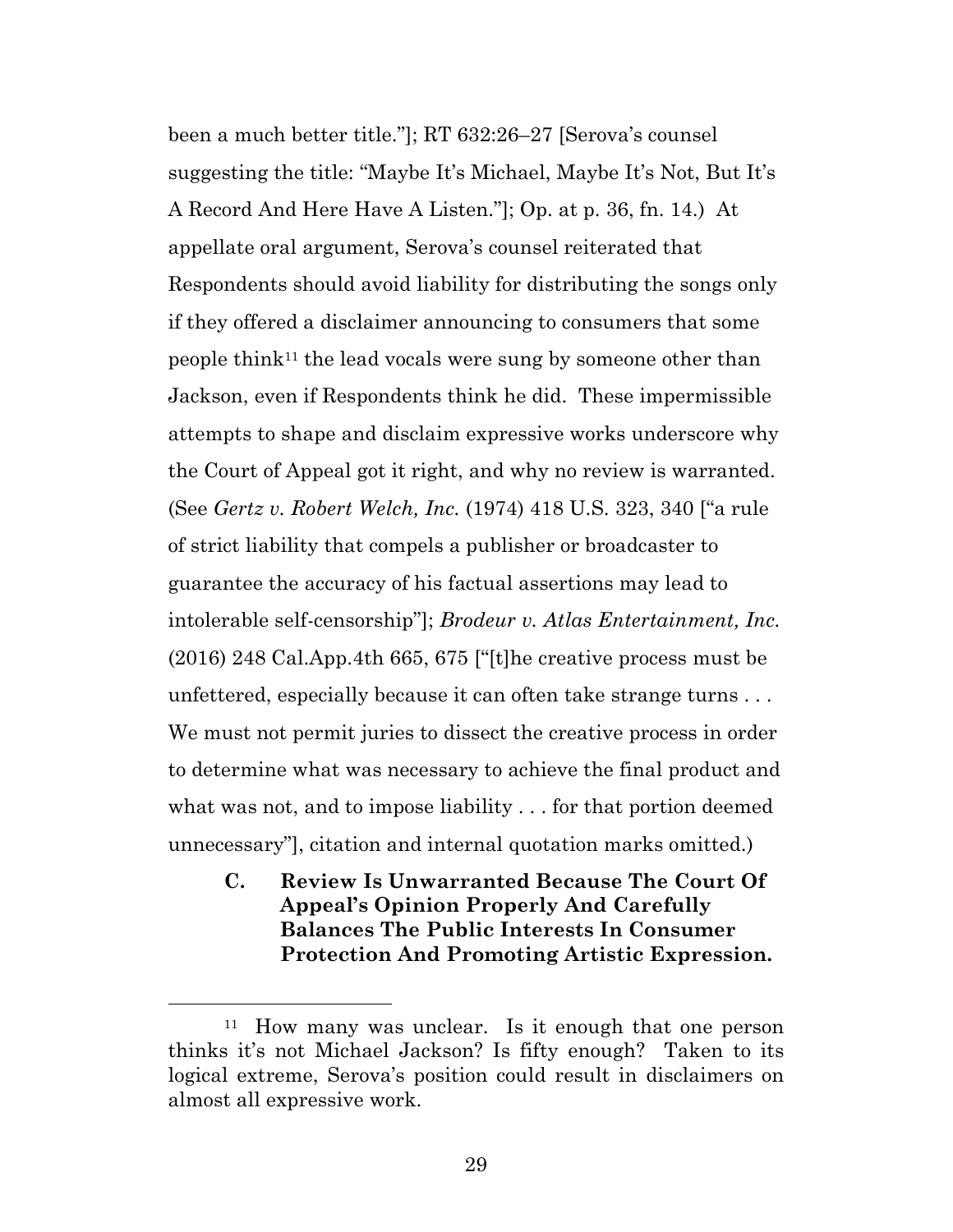Obviously, this case required that either First Amendment expression must be subjugated to the public interest in consumer protection, or vice versa. The Court of Appeal's decision carefully treads the line between these two competing objectives, crafting a narrow ruling that protects Respondents' First Amendment rights while avoiding any significant impediment to the enforcement of consumer protection laws.

Meanwhile, Serova's Petition hyperbolically and incorrectly argues that the opinion "will resurrect 'buyer beware' in California and endanger the benefits to the health and welfare of Californians" by "provid[ing] blanket immunity to sales of forged art." (Pet. at pp. 34, 36.) This is baseless. Even in this very case, there is no "immunity" provided to any knowingly "false attribution," because Serova is pursuing her fraud claims against the Angelikson Defendants in the trial court.

Moreover, Serova's argument defies common sense and ignores market realities. She claims that as a result of the opinion, art purveyors will purposely avoid investigating the provenance of the work, so as to be able to escape liability under the CLRA or UCL. (Pet. at p. 35.) But the Court of Appeal's decision rested not on the fact that Respondents *failed to verify* the truth of the statements or even failed to try, but that they were *not verifiable*. Moreover, reputation matters in the art business; it would not be advantageous for an art dealer to sell a painting that ended up being a forgery. The market thus contains inherent protections against the harms Serova claims will result absent review.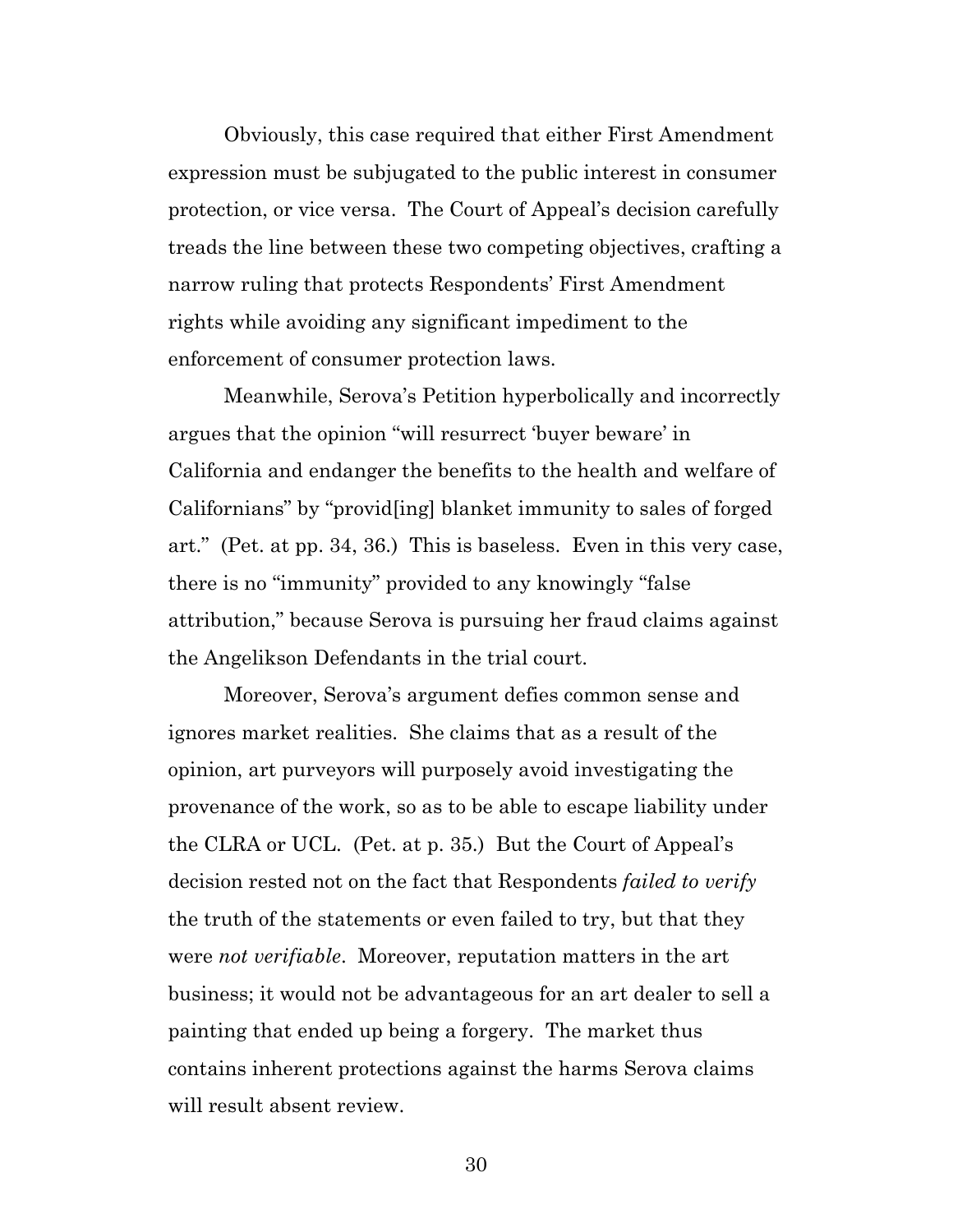Similarly, she claims with no factual basis whatsoever, let alone citation to the record, that "publishers do not ordinarily reveal who they license the rights to creative works from, and art auctions do not reveal the identities of owners," and therefore plaintiffs will not be able to identify or sue the true fraudsters. (Pet. at p. 36.) In fact, the only evidence in the record on this point shows the concern is nonexistent, as Serova had no difficulty identifying the Angelikson Defendants here. Nor is there any reason to think it would be a problem in other cases that fall within the exceedingly narrow scope of the opinion (assuming any will), which applies only where there is a public controversy that already exists surrounding the work's authorship. Where there is public controversy, alleged fraudsters are often flushed out by the media, governmental or voluntary investigations, or potentially pre-litigation discovery procedures. As such, Serova's parade of horribles is both unsupported and unlikely.

### **D. The Court of Appeal's Opinion Is Narrow And Limited To The Unusual Facts Presented.**

Another reason review should be denied is that the opinion expressly limited its holding to the facts and issues implicated in this unusual case:

[T]here is no apparent reason why a statement falsely stating that a particular song is included in an album should be subject to full First Amendment protection simply because the statement promotes the sale of music. However, where, as here, a challenged statement in an advertisement relates to a public controversy about the identity of an artist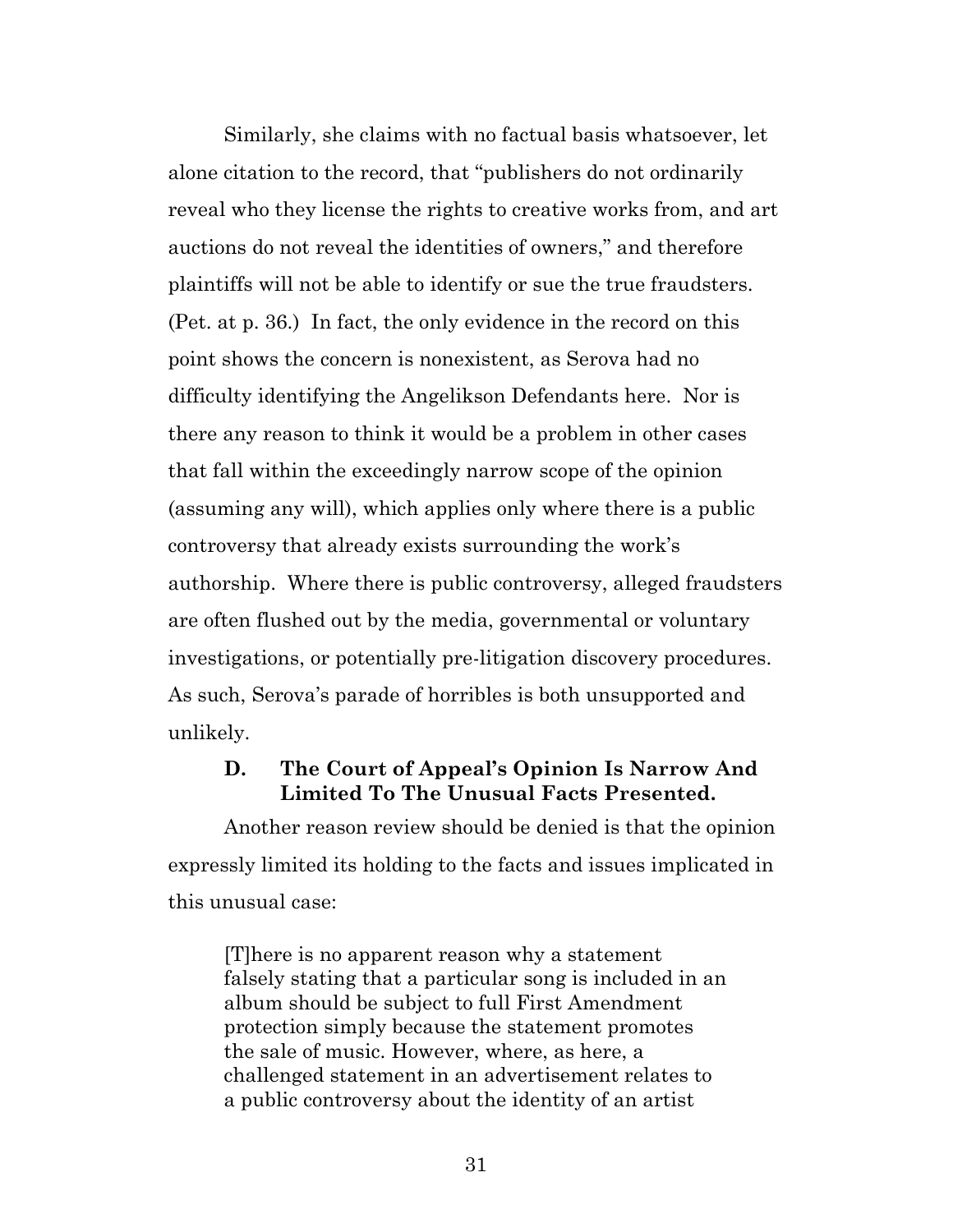responsible for a particular work, and the advertiser has no personal knowledge of the artist's identity, it is appropriate to take account of the First Amendment significance of the work itself in assessing whether the content of the statement was purely commercial. This conclusion is consistent with the flexible approach that the United States Supreme Court has adopted for identifying commercial speech.

(Op. at pp. 40-41, footnote omitted; see also *id*. at p. 42 ["Nor do we purport to decide whether statements in another context concerning the marketing of creative works might constitute commercial speech."].) It also made clear that nothing in the opinion applied to Serova's fraud claim against the Angelikson Defendants. (*Id*. at p. 42.) Thus, the opinion may have little precedential effect, and does not even prevent Serova from having her day in court in this very case.

In sum, the practical implications of the opinion are far less extreme and harmful than Serova claims. In fact, due to its expressly narrow holding and the unusual facts at issue here, the opinion may have limited precedential value. This forms another basis to deny review.

#### **V. CONCLUSION.**

Serova has failed to show a lack of uniformity of decision or an unsettled important legal principle. Respondents respectfully request that the Petition be denied.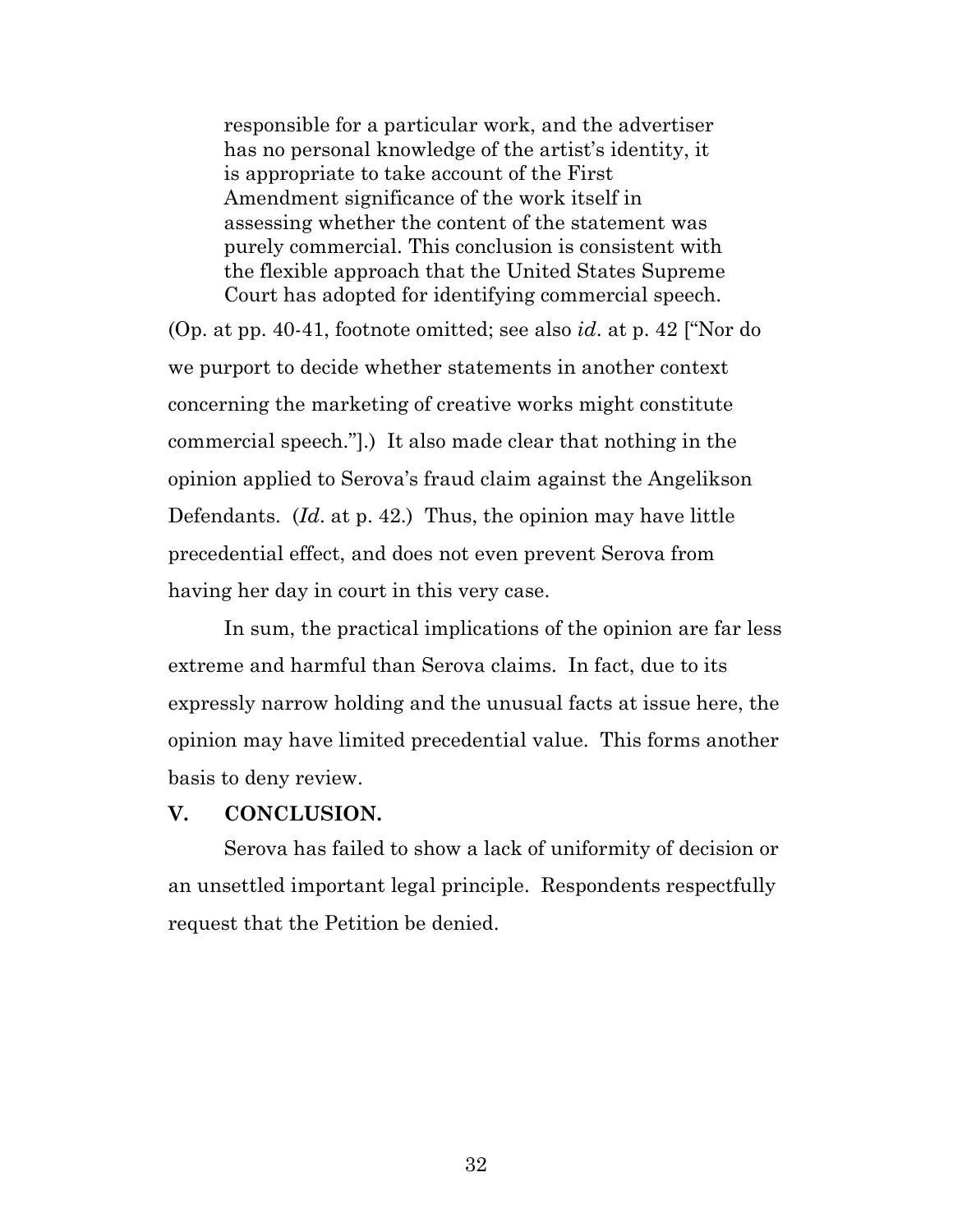Respectfully submitted,

## Dated: March 9, 2020 KATTEN MUCHIN ROSENMAN LLP

By:  $\frac{2}{3}$  at

Zia F. Modabber Attorneys for Respondents Sony Music Entertainment, John Branca, as Co-Executor of the Estate of Michael J. Jackson, and MJJ Productions, Inc.

KINSELLA WEITZMAN ISER KUMP & ALDISERT LLP

Howed Weiterson / by ZFM

By:

 Howard Weitzman Attorneys for Respondents Sony Music Entertainment, John Branca, as Co-Executor of the Estate of Michael J. Jackson, and MJJ Productions, Inc.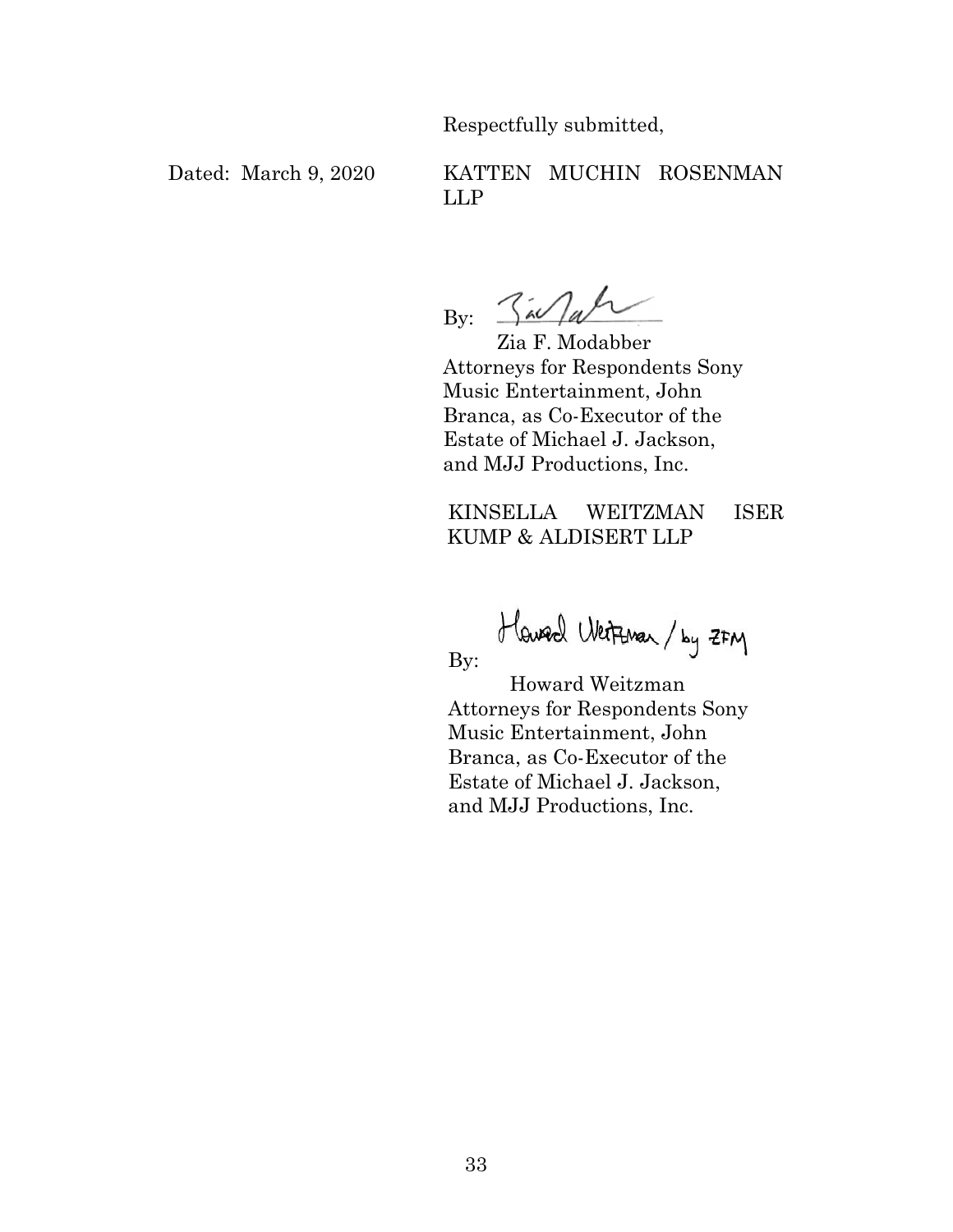#### **WORD COUNT CERTIFICATION**

The undersigned counsel for Respondents certifies pursuant to rule 8.504(d)(1) of the California Rules of Court that the word count for this document using Microsoft Word is 7,212 words, including footnotes but excluding the tables and this certificate, and certify under penalty of perjury under the laws of the State of California that the foregoing is true and correct. Executed at Los Angeles, California, on March 9, 2020.

### KATTEN MUCHIN ROSENMAN LLP

 $By: Za/ab$ 

Zia F. Modabber Attorneys for Respondents Sony Music Entertainment, John Branca, as Co-Executor of the Estate of Michael J. Jackson, and MJJ Productions, Inc.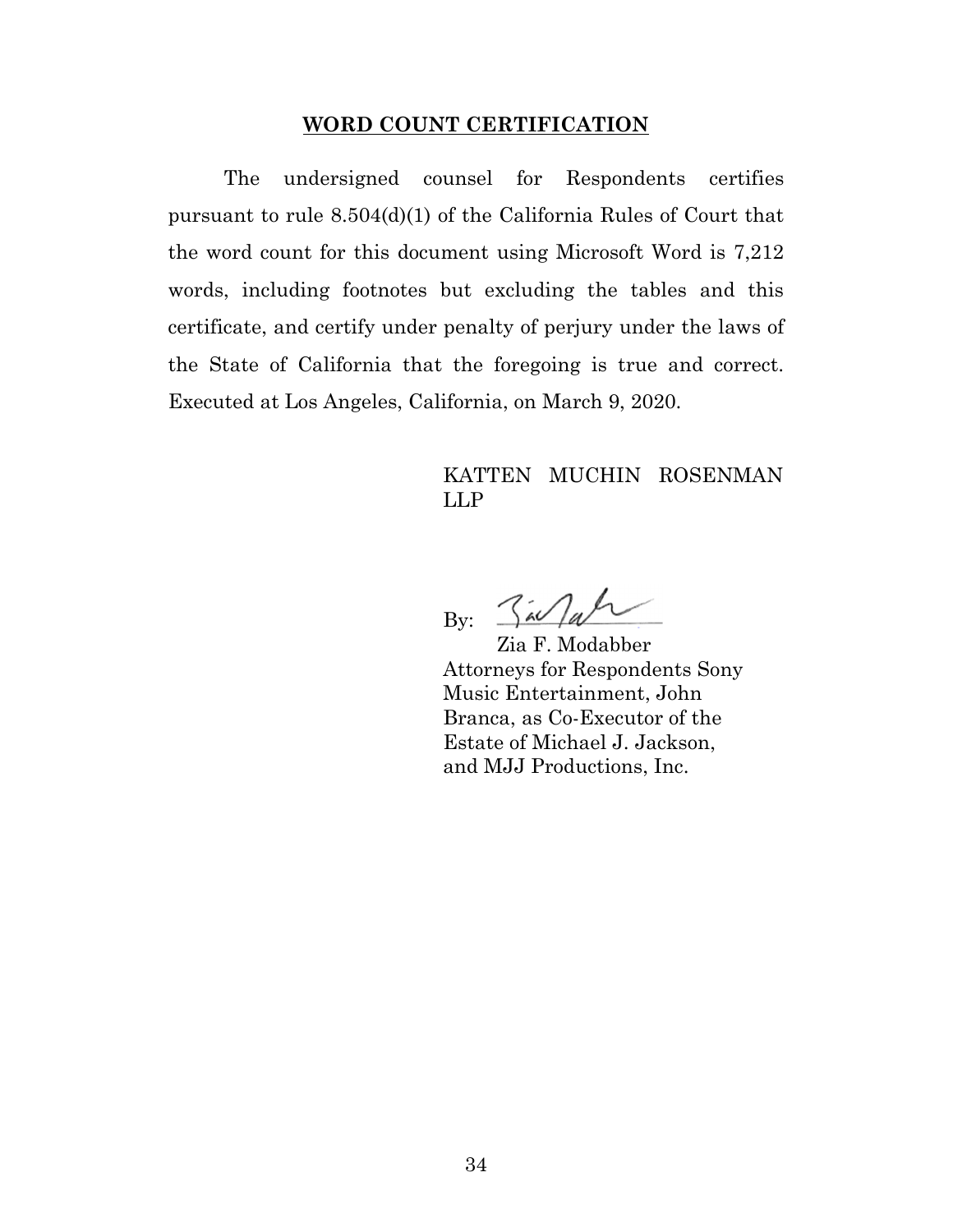# PROOF OF SERVICE **PROOF OF SERVICE**

## STATE OF CALIFORNIA, COUNTY OF LOS ANGELES STATE OF CALIFORNIA, COUNTY OF LOS ANGELES

I am a resident of the State of California, over the age of I am a resident of the State of California, over the age of eighteen years, and not a party to the within action. My business eighteen years, and not a party to the within action. My business address is Katten Muchin Rosenman LLP, 2029 Century Park address is Katten Muchin Rosenman LLP, 2029 Century Park East, Suite 2600, Los Angeles, California 90067-3012. East, Suite 2600, Los Angeles, California 90067-3012.

On March 9, 2020, I served the foregoing document On March 9, 2020, I served the foregoing document described as ANSWER TO PETITION FOR REVIEW as described as **ANSWER TO PETITION FOR REVIEW** as follows: follows:

(X) By Overnight Courier. I caused the above-referenced (X) By Overnight Courier. I caused the above-referenced document(s) to be delivered to an overnight courier service document(s) to be delivered to an overnight courier service (Federal Express), for delivery to the address(es) listed below. (Federal Express), for delivery to the address(es) listed below.

# SEE ATTACHED SERVICE LIST **SEE ATTACHED SERVICE LIST**

I declare under penalty of perjury under the laws of the I declare under penalty of perjury under the laws of the State of California that the above is true and correct. State of California that the above is true and correct.

Executed on March 9, 2020 at Los Angeles, California. Executed on March 9, 2020 at Los Angeles, California.

adelle Shafer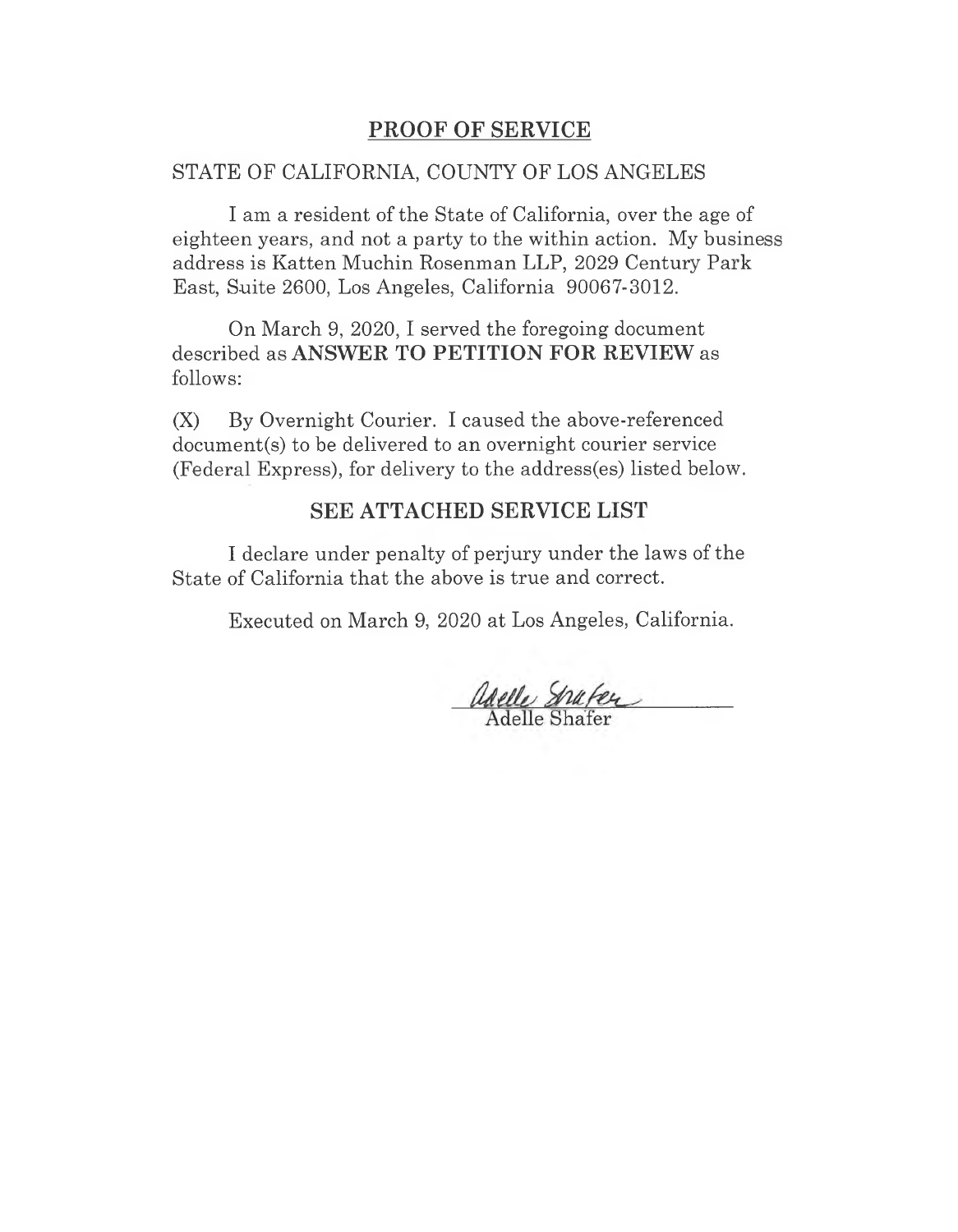# SERVICE LIST **SERVICE LIST**

Clerk, California Court of Appeal Clerk, California Court of Appeal Second District Court of Appeal Second District Court of Appeal Ronald Reagan State Building Ronald Reagan State Building 300 S. Spring Street, B-228 300 S. Spring Street, B-228 Los Angeles, CA 90013 Los Angeles, CA 90013

Los Angeles Superior Court Los Angeles Superior Court Attn: Clerk, Department 11 Attn: Clerk, Department 11 312 N. Spring Street 312 N. Spring Street Los Angeles, CA 90012 Los Angeles, CA 90012

Office of the Attorney General Office of the Attorney General 300 South Spring Street 300 South Spring Street Los Angeles, CA 90013-1230 Los Angeles, CA 90013-1230

Los Angeles County District Los Angeles County District Attorney's Office Attorney's Office 211 West Temple Street, Suite 1200 211 West Temple Street, Suite 1200 Los Angeles, CA 90012 Los Angeles, CA 90012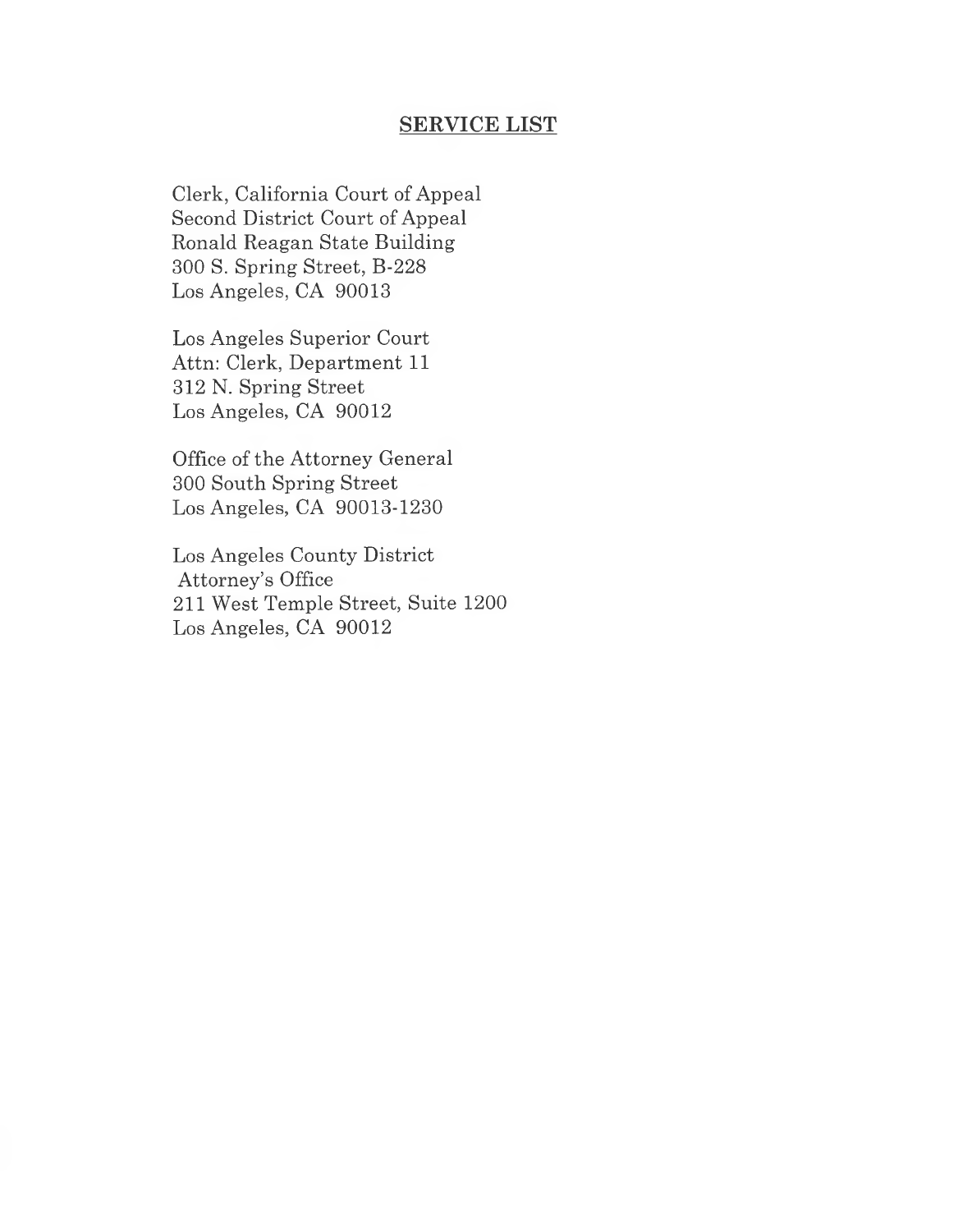#### **STATE OF CALIFORNIA**

Supreme Court of California

# *PROOF OF SERVICE*

# **STATE OF CALIFORNIA**

Supreme Court of California

### Case Name:**SEROVA v. SONY MUSIC ENTERTAINMENT**

Case Number:**S260736**

Lower Court Case Number:**B280526**

- 1. At the time of service I was at least 18 years of age and not a party to this legal action.
- 2. My email address used to e-serve: **zia.modabber@katten.com**

3. I served by email a copy of the following document(s) indicated below:

Title(s) of papers e-served:

| <b>Filing Type</b>                                             | <b>Document Title</b>  |  |
|----------------------------------------------------------------|------------------------|--|
| ANSWER TO PETITION FOR REVIEW (WITH ONE TIME RESPONSIVE FILING | Answer to Petition for |  |
| FEE)                                                           | Review                 |  |

Service Recipients:

| <b>Person Served</b>                       | <b>Email Address</b>                      | <b>Type</b> | Date / Time      |
|--------------------------------------------|-------------------------------------------|-------------|------------------|
| Zia Modabber                               | $ zia$ .modabber@katten.com               | le-         | 3/9/2020 4:50:27 |
| Katten                                     |                                           | Serve       | PM               |
| 137388                                     |                                           |             |                  |
| Jeremy Bollinger                           | $\parallel$ jeremy@mossbollinger.com      | le-         | 3/9/2020 4:50:27 |
| Moss Bollinger, LLP                        |                                           | Serve       | PM               |
| 240132                                     |                                           |             |                  |
| Bryan Freedman                             | bfreedman@ftllp.com                       | e-          | 3/9/2020 4:50:27 |
| Freedman & Taitelman, LLP                  |                                           | Serve       | PM               |
| 151990                                     |                                           |             |                  |
| Howard Weitzman                            | hweitzman@kwikalaw.com                    | le-         | 3/9/2020 4:50:27 |
| Kinsella Weitzman Iser Kump & Aldisert LLP |                                           | Serve       | PM               |
| Ari Moss                                   | $\parallel$ ea $\omega$ dennismosslaw.com | e-          | 3/9/2020 4:50:27 |
| Moss Bollinger LLP                         |                                           | Serve       | PM               |
| 238579                                     |                                           |             |                  |
| Zia Modabber                               | $ zia$ .modabber@kattenlaw.com e-         |             | 3/9/2020 4:50:27 |
| Katten Muchin Rosenman LLP                 |                                           | Serve       | PM               |
| 137388                                     |                                           |             |                  |

This proof of service was automatically created, submitted and signed on my behalf through my agreements with TrueFiling and its contents are true to the best of my information, knowledge, and belief.

I declare under penalty of perjury under the laws of the State of California that the foregoing is true and correct.

3/9/2020

Date

#### /s/Zia Modabber